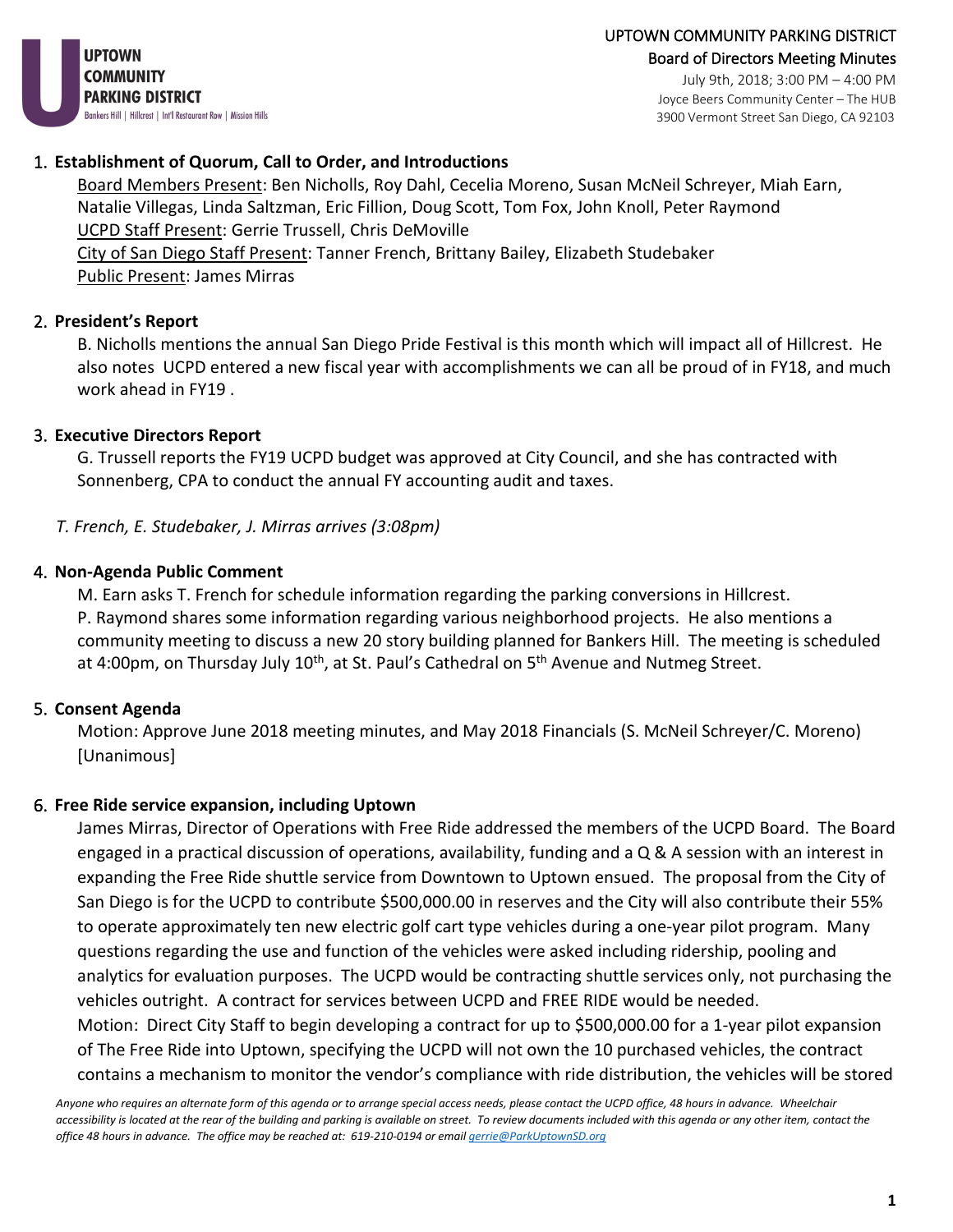July 9th, 2018; 3:00 PM – 4:00 PM Joyce Beers Community Center – The HUB 3900 Vermont Street San Diego, CA 92103

Continued: and charged in Uptown, and the City provides matching 55%

additional funds (R. Dahl/D. Scott) [Aye: 11, Nay: 1 (C. Moreno)]

# **7. Hillcrest Lunch Loop Rebrand and Expansion, \$33,500.00**

N. Villegas and C. Moreno request this expansion be added as an addendum to the current contract, not as dual contracts.

Motion: Allocate up to \$33,500.00 for the weekend expansion and rebranding of the Hillcrest Lunch Loop. (M. Earn/E. Fillion) [Aye: 11, Nay:0, Abstain: 1 (B. Nicholls)]

# **8. Hillcrest Lot Lease, SDUSD Ed Ctr, \$15,600.00**

4100 Normal Street, Saturday and Sunday from 9am -3pm Motion: Allocate up to \$15,600.00 for renting the SDUSD Education Center Lot at (R. Dahl/M. Earn) [Unanimous]

# **9. Walk the Walk pedestrian signage, \$50,000.00**

Motion: Allocate up to \$50,000.00 for Staff to develop an RFP for fabrication, permitting, and installation of the Bankers Hill Walk the Walk Pedestrian Wayfinding System. Per procurement policy, Staff will seek 5 written responses to present for consideration at the full UCPD Board of Directors meeting. (D. Scott/P. Raymond) [Unanimous]

# **10. Bankers Hill, bike racks for outside SANDAG scope \$30,000.00**

BHNPC to purchase silver bike racks for areas not served by the SANDAG Bike lanes. The 300 bike parking racks should be of good quality and not easily cut through. The City's blue circles were discussed and rejected as not providing security.

Motion: Allocate up to \$30,000.00 for the purchase of bike parking outside the scope of the SANDAG Uptown Bikeways.

(D. Scott/M. Earn) [Aye: 9, Nay:3 (L. Saltzman, B. Nicholls, C. Moreno), Abstain: 1 (N. Villegas)]

# **11. Trussell Compensation Request**

Motion: Accept the Executive Committee recommendation, and approve a \$5,000.00 pay increase for G. Trussell, effective July  $1<sup>st</sup>$ , 2018. (M. Earn/E. Fillion) [Unanimous]

# **12. Committee Project Updates**

C. DeMoville mentions Bankers Hill will not hold a meeting next month, August 2018

G. Trussell informs the new staff member has started working on marketing in Hillcrest. She also mentions International Restaurant Row met to determine the color scheme for the currently planned Wayfinding Signage System. S. McNeil Schreyer thanks T. French for his hard work and response to Mission Hills community requests, including Parking t's, meter installation, one-pay box replacement and painting new numbers to identify parking spaces.

# **Motion: to Adjourn (4:17pm)**

*Anyone who requires an alternate form of this agenda or to arrange special access needs, please contact the UCPD office, 48 hours in advance. Wheelchair accessibility is located at the rear of the building and parking is available on street. To review documents included with this agenda or any other item, contact the office 48 hours in advance. The office may be reached at: 619-210-0194 or emai[l gerrie@ParkUptownSD.org](mailto:gerrie@ParkUptownSD.org)*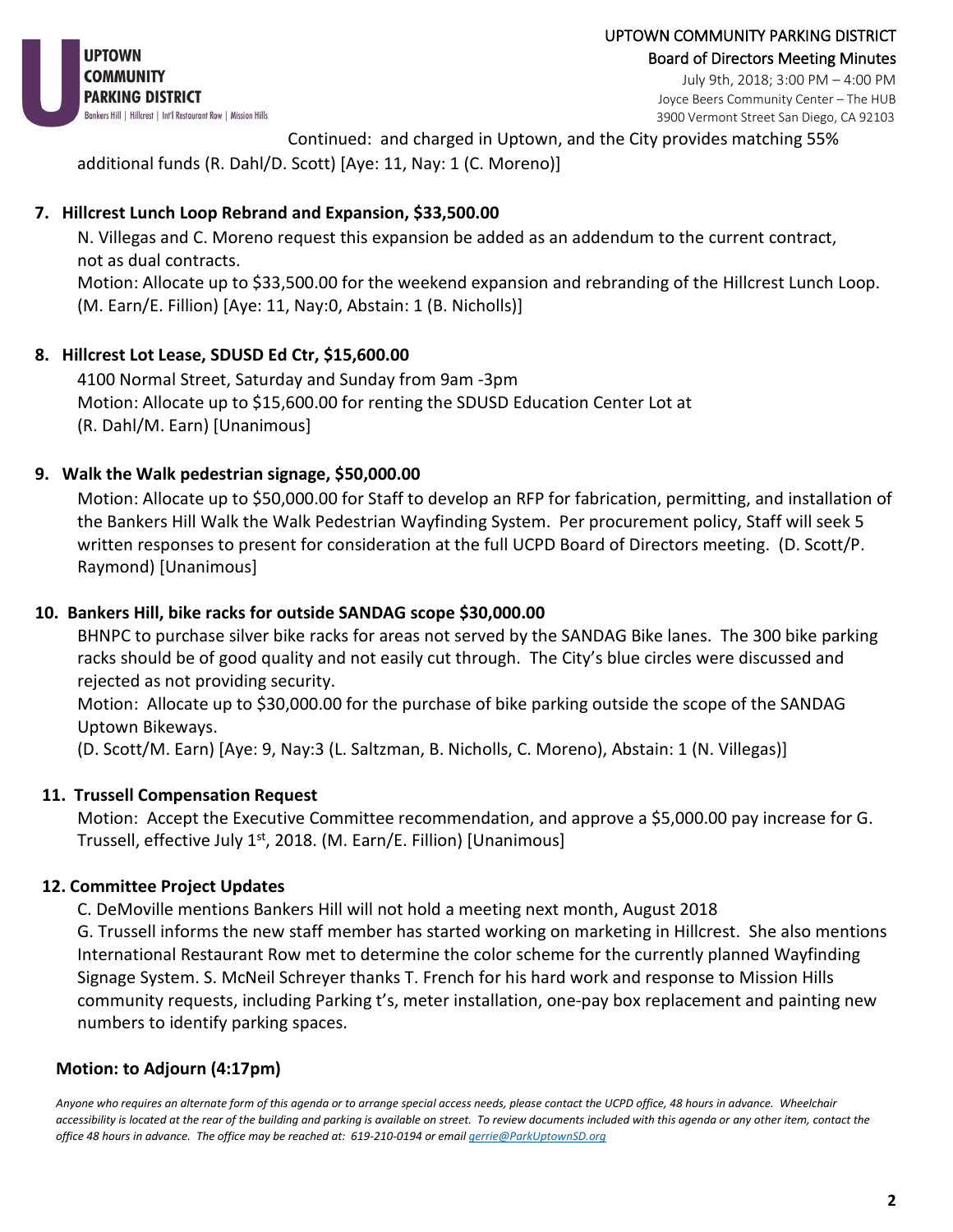

Joyce Beers Community Center – The HUB 3900 Vermont Street San Diego, CA 92103

#### 1. **Establishment of Quorum Call to Order and Introductions**

Board Members Present: Ben Nicholls, Roy Dahl, Cecelia Moreno, Susan McNeil Schreyer, Miah Earn, Natalie Villegas, Linda Saltzman, Doug Scott, Tom Fox, Cutis Allen, Peter Raymond, Selina Stockley UCPD Staff Present: Gerrie Trussell, Chris DeMoville City of San Diego Staff Present: Tanner French, Brittany Bailey, Elizabeth Studebaker Public Present: Tim O'Reiley

#### 2. **President's Report**

*None stated* 

#### 3. **Non-Agenda Public Comment**  *None stated*

4. **Consent Agenda** 

Motion: to approve July 2018 meeting minutes, and June 2018 Financials (S. McNeil Schreyer/N. Villegas) [Unanimous]

#### *P. Raymond arrives (3:04pm)*

#### 5. **UCPD Audit and Taxes**

Motion: to approve audit contract for fiscal year 2018 with Sonnenberg & Company, CPAs, for \$4000.00. Taxes will be handled by MFJ Systems (D. Scott/R. Dahl) [Unanimous]

*B. Bailey arrives (3:05pm)*

#### 6. **Operating Agreement; City and UCPD**

The board discusses this item with representatives from the City of San Diego and decides that no action is currently needed as the approved budget set the operating agreement process in motion.

- *S. Stockley arrives (3:06pm)*
- *E. Studebaker arrives (3:10pm)*

#### 7. **Tenth Avenue Parking Conversions**

G. Trussell reviews a request from MTS to eliminate one of the newly installed angle parking spaces along  $10<sup>th</sup>$ Avenue due to bus safety concerns. Specifically, she reviews an incident in June where an MTS bus was involved in a traffic incident with a parked vehicle.

G. Trussell shares a letter the Executive Committee requested she draft. This letter asks MTS Chairperson Gomez to help preserve the parking space MTS would like to eliminate.

T. French notes the City will hold off on making the changes until UCPD has an opportunity to send the letter to Chairperson Gomez

Motion: to explore meter enforcement time change along 10th Avenue (B. Nicholls/M. Earn) [Unanimous]

*Anyone who requires an alternate form of this agenda or to arrange special access needs, please contact the UCPD office, 48 hours in advance. Wheelchair accessibility is located at the rear of the building and parking is available on street. To review documents included with this agenda or any other item, contact the office 48 hours in advance. The office may be reached at: 619-210-0194 or emai[l Admin@ParkUptownSD.org](mailto:Admin@ParkUptownSD.org)*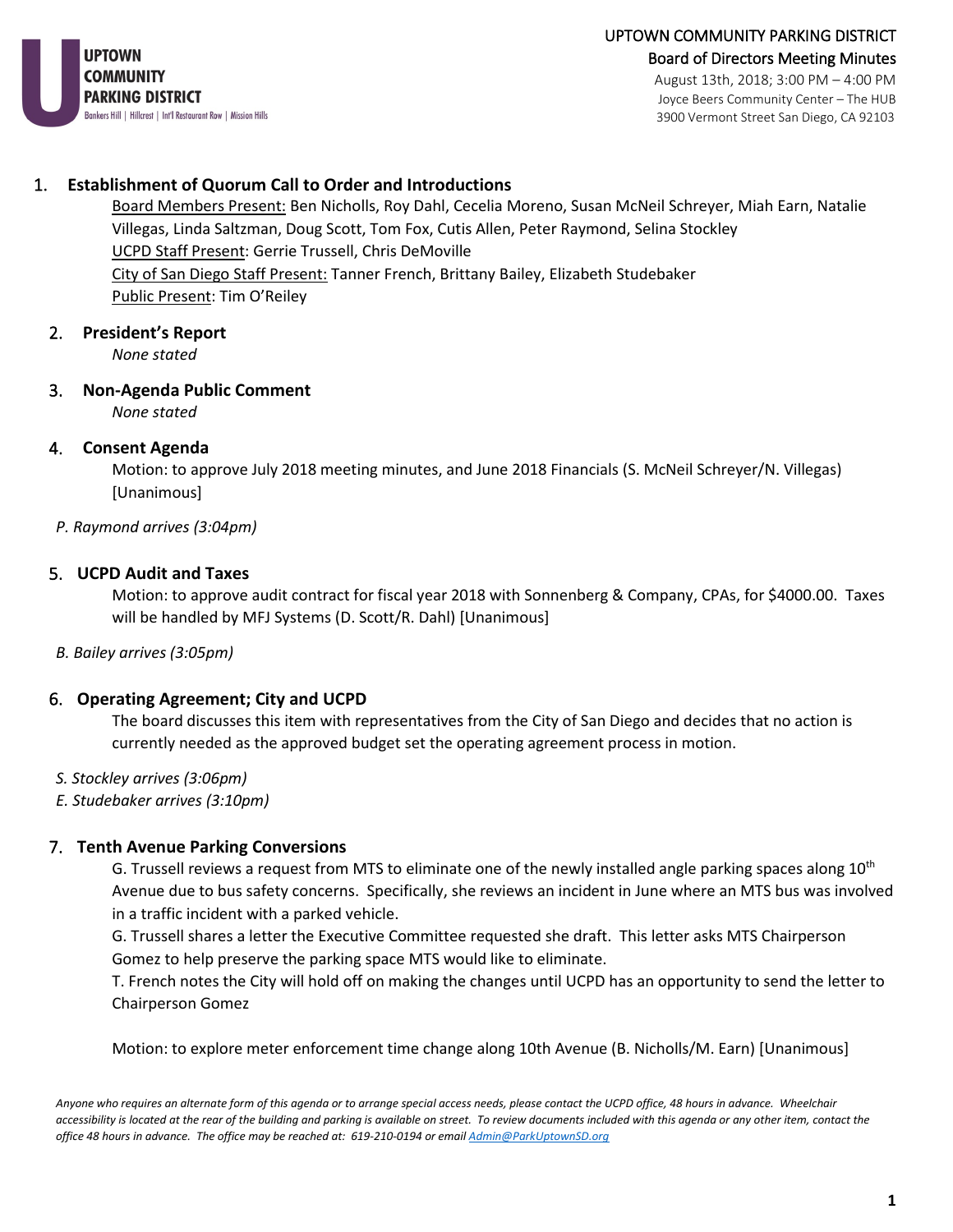

Joyce Beers Community Center – The HUB 3900 Vermont Street San Diego, CA 92103

*C. Moreno arrives (3:25pm)*

#### 8. **Appoint Representative to the Normal Street Leadership Committee**

Motion: to develop a Normal Street Leadership Committee, with membership offered to the Hillcrest Business Association, the Hillcrest Town Council, Uptown Planners, and any other community stakeholders, as determined by the Committee. UCPD nominates B. Nicholls as its representative (C. Moreno/N. Villegas) [Aye: 11, Nay: 0, Abstain: 1 (C. Allen]

#### 9. **Bylaw, Election, Appointment Process Review**

B. Nicholls notes HPC vacancy will be addressed in the upcoming HBA October Election. D. Scott asks that this issue also be addressed at the next Bankers Hill Community Group meeting. The Mission Hills PAC election to fill one business seat will occur at the October 17 Mission Hills BID meeting. UCPD will post vacancy and receive nominations.

#### 10. **Committee Project Updates**

C. DeMoville shares that parking conversions have been installed at 11 of the 12 blocks currently approved in Bankers Hill. These spaces add nearly 100 new parking spaces to the neighborhood. He thanks T. French and the City for all their hard work.

G. Trussell notes the new Hillcrest Lunch Loop rebrand (Access Hillcrest), as well as the route change and added weekend service.

S. McNeil Schreyer shares survey response results from the Mission Hills Reynard Way Transportation Study. She notes most respondents were in favor of proposed changes along Reynard Way, to date more than three community wide meetings were held in Mission Hills during the last 10 months, and more information may be found at the Mission Hills BID website's Parking Page.

#### 11. **Adjourn**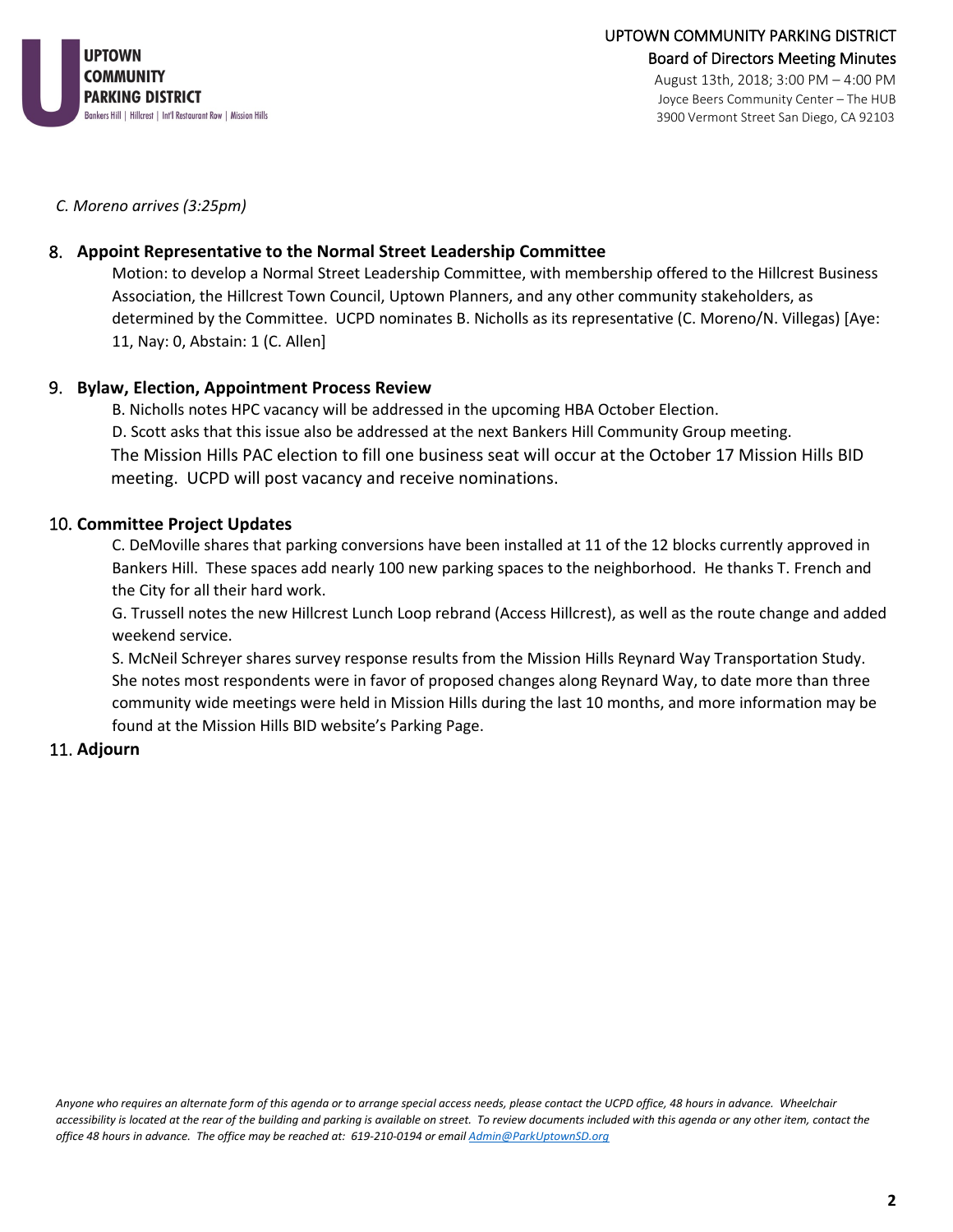

September 10th, 2018; 3:00 PM – 4:00 PM Joyce Beers Community Center – The HUB 3900 Vermont Street San Diego, CA 92103

*CALLED TO ORDER AT 3:03*

#### 1. **Establishment of Quorum Call to Order and Introductions**

Board Members Present: Ben Nicholls, Roy Dahl, Cecelia Moreno, Susan McNeil Schreyer, Miah Earn, Natalie Villegas, Linda Saltzman, Doug Scott, Cutis Allen, Peter Raymond, Selina Stockley UCPD Staff Present: Gerrie Trussell, Chris DeMoville City of San Diego Staff Present: Tanner French, Brittany Bailey Public Present: Patrick Santana

### 2. **President's Report**

B. Nicholls thanks the UCPD Staff for all their hard work during the past year.

*B. Bailey Arrives (3:07)*

*P. Raymond Arrives (3:08)*

#### 3. **Non-Agenda Public Comment**

P. Santana addresses the issues of e-scooters in Hillcrest. He would like to see red zones reduced and used to accommodate e-scooters in the public right of way.

M. Earn mentions other cities are currently setting up e-scooter parking

P. Raymond thanks G. Trussell and S. Stockley for the new stop sign at India and Chalmers Street.

B. Bailey mentions several measures currently being considered by Council Member Chris Wards office,

including increases to public funding to help combat homelessness.

T. French notes Councilmember Ward's office is going to committee to create a new mobility board to oversee parking and mobility as one topic.

# 4. **Consent Agenda**

Motion: to approve August 2018 Meeting Minutes (S. McNeil Schreyer) AMENDMENT: to include July 2018 Financials for full board approval (C. Moreno) (S.McNeil Schreyer/C. Moreno) [Unanimous]

# 5. **UCPD Taxes, Prepare and File**

Motion: to approve contract with MFJ Systems for taxes, \$1,200.00 (R. Dahl/M. Earn) [Unanimous]

#### 6. **Community Review**

C. DeMoville reviews a new development in Bankers Hill with the board. This development would call for the loss of 7 on street parking spaces along the 500 block of Nutmeg Street without plans for replacement.

R. Dahl notes Uptown Planners passed with a caveat the developer must keep the building under 170 feet

S. Stockley asks if requiring buildings to have more parking per resident is something we can approach as an organization

Motion: for staff to obtain a detailed site plan that highlights the reason for parking reconfiguration and redress at the next October Bankers Hill subcommittee meeting. (D. Scott/C. Allen) [Unanimous]

*Anyone who requires an alternate form of this agenda or to arrange special access needs, please contact the UCPD office, 48 hours in advance. Wheelchair accessibility is located at the rear of the building and parking is available on street. To review documents included with this agenda or any other item, contact the office 48 hours in advance. The office may be reached at: 619-210-0194 or emai[l Admin@ParkUptownSD.org](mailto:Admin@ParkUptownSD.org)*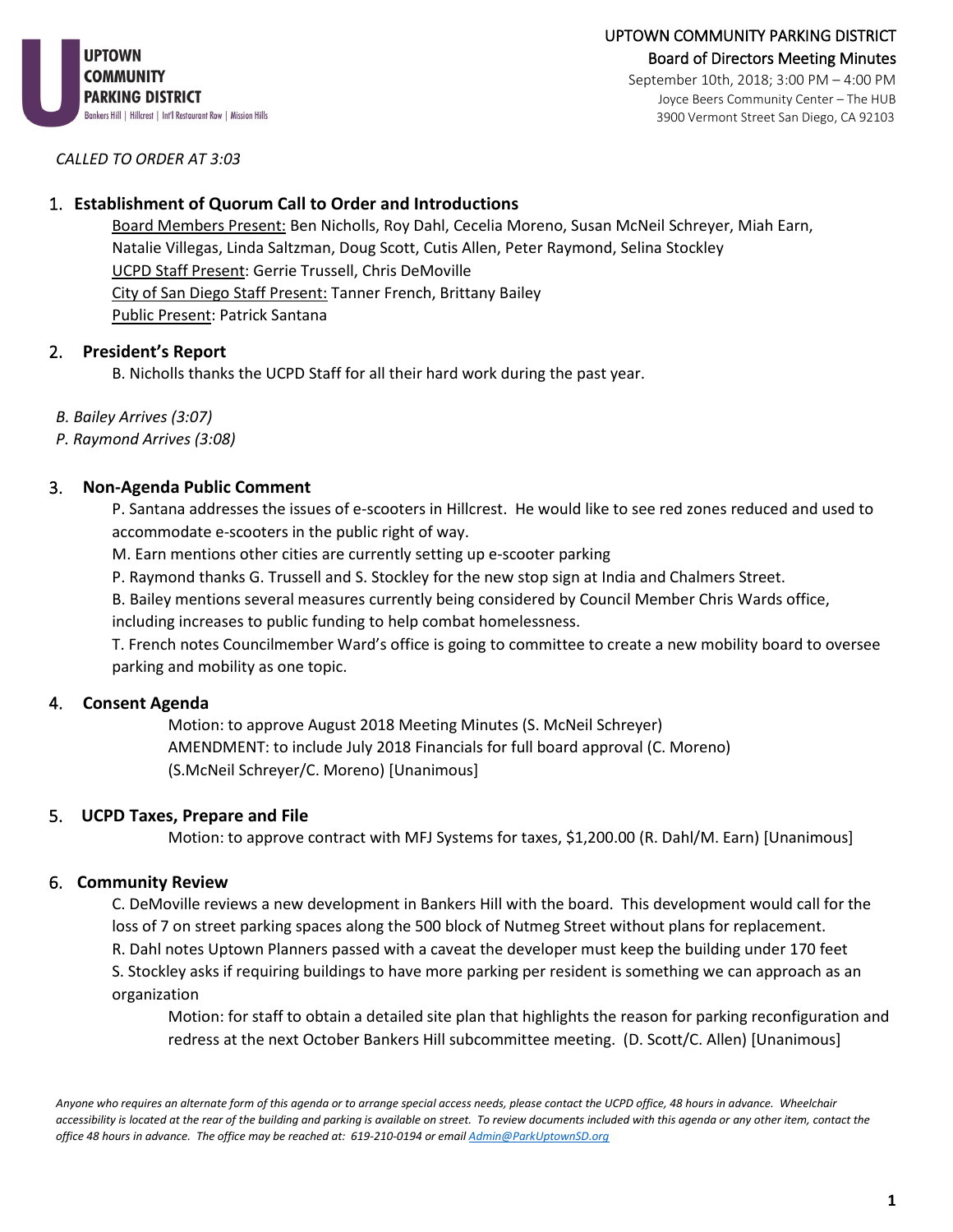

September 10th, 2018; 3:00 PM – 4:00 PM Joyce Beers Community Center – The HUB 3900 Vermont Street San Diego, CA 92103

#### 7. **Elections, HPC and MHPAC**

G. Trussell informs the Board that Hillcrest and Mission Hills have one business seat each available for the current year's election cycle. Ads are running in the Uptown News and the Presidio Sentential. Election forms are available in fillable PDF format on the UCPD website.

#### 8. **Free Ride Status Update**

G. Trussell notes the contract is currently being developed and reviewed. Multiple contracts may be necessary. Several board members expressed interest in seeing a proposed contract as soon as possible.

#### 9. **Committee Project Updates**

C. DeMoville thanks B. Baltic for his hard work in the Bankers Hill community identifying potential locations for bike parking.

B. Nicholls asks T. French to define what the Normal Street park structure will be defined as. Potential names include complete street, greenway, or Hillcrest Green.

S. Stockley shares that a long-awaited stop sign has been installed at the intersection of Chalmers and India Streets.

S. McNeil Schreyer invites the board members to come celebrate the Taste of Mission Hills on October 10th.

Motion: to adjourn (B. Nicholls/R. Dahl) [Unanimous]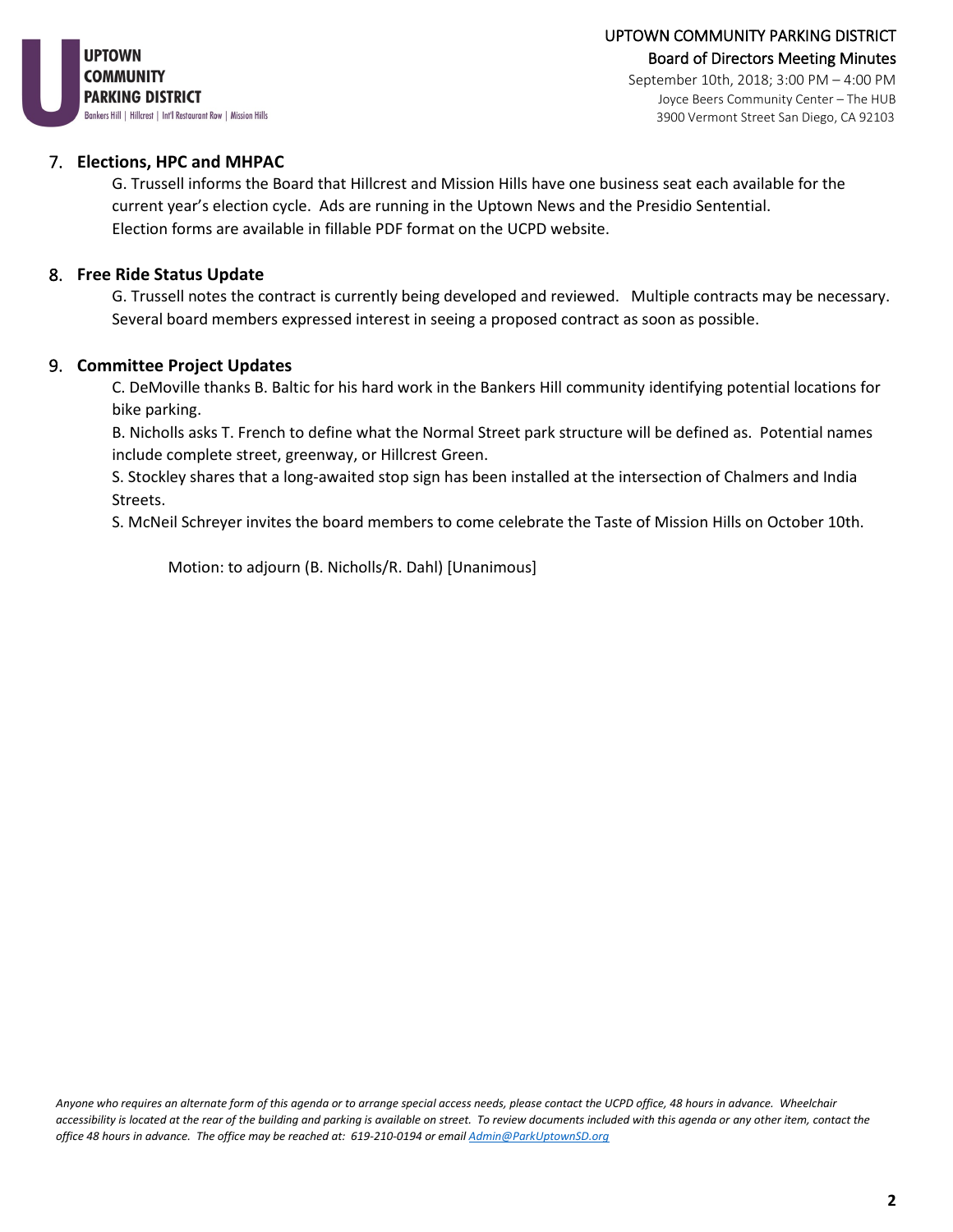3900 Vermont Street San Diego, CA 92103



### 1. **Establishment of Quorum Call to Order and Introductions**

Board Members Present: Ben Nicholls, Roy Dahl, Cecelia Moreno, Susan McNeil Schreyer, Miah Earn, Doug Scott, Curtis Allen, Peter Raymond, Tom Fox UCPD Staff Present: Gerrie Trussell, Chris DeMoville, Carolyn Osorio City of San Diego Staff Present: Tanner French, Brittany Bailey, Kathleen Ferrier, Elizabeth Studebaker Public Present: None

# 2. **President's Report**

B. Nicholls thanks everybody who serves at the board level for their volunteer hours.

### 3. **Non-Agenda Public Comment**

B. Bailey updates the board on upcoming items from District 3 Councilmember Chris Wards office. This includes a ban on single use Styrofoam products a public meeting will be held October 15<sup>th</sup>. A meeting to address homeless issues is scheduled for October  $16<sup>th</sup> 5:30-7$ pm. The Mayor's representative and Councilmember Ward will be in attendance.

R. Dahl mentions a discussion at the recent Uptown Planners meeting regarding a proposed 35 units development with 25 parking spaces. This is the minimum that is required by the developers. He advocates that we do a follow-up survey to clarify if the residents do not need additional parking, as the City suggests.

#### 4. **Consent Agenda**

D. Scott asks for the term "redress" to be replaced with "address" for item #6, Community review of the September minutes. Motion made by Scott, seconded by Allen: Motion: for staff to obtain a detailed site plan that highlights the reason for parking reconfiguration and redress at the next October Bankers Hill subcommittee meeting. (D. Scott/C. Allen) [Unanimous]

Motion: to approve September 2018 meeting minutes with D. Scott's requested change, and August 2018 Financials (D. Scott/T. Fox) [Unanimous]

#### 5. **Establish a Mobility Board**

K. Ferrier presents detail on the formation of the new City mobility board being proposed by C. Ward's office, which will combine the Parking Advisory Board and the Bicycle Advisory Board into one general Mobility Board. This board will consist of 13 members appointed by the Mayor, with 9 coming based upon Council recommendation, and 4 from Mayoral recommendation.

K. Ferrier also notes this board is intended to focus on large scale transportation policy issues at a Citywide level while leaving community-based programs to deal with neighborhood issues directly. As written, she does not believe this will change the current Community Parking District (CPD) boards' structure.

B. Nicholls mentions this proposed board needs to consider all forms of modalities, including driving, parking and pedestrian issue focus. He believes the CPD's need to have a voice on this board. He also notes CP100-18 would need to be amended, as it lists out the Parking Advisory Board.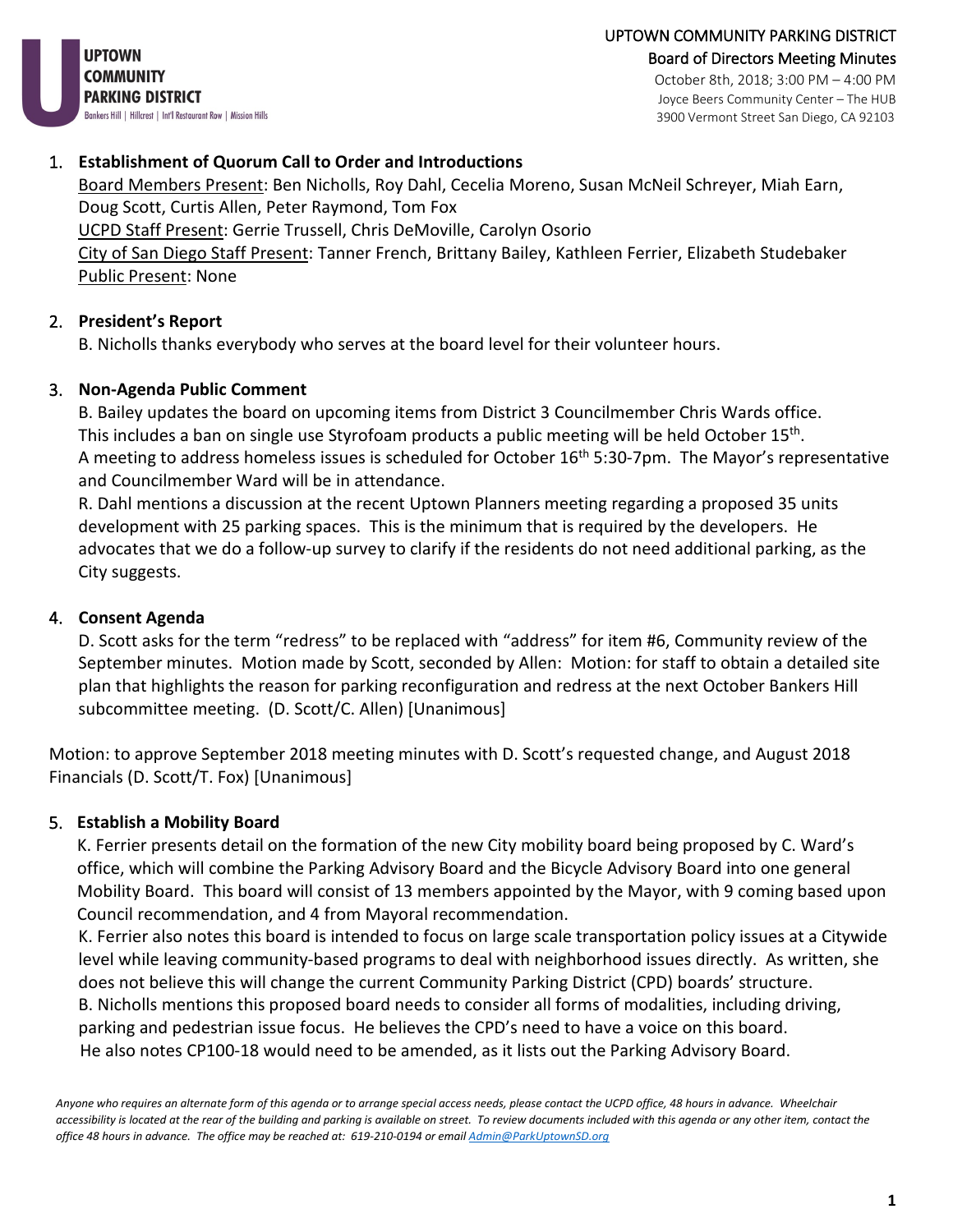**IPTOWN** COMMUNITY **PARKING DISTRICT** Bankers Hill | Hillcrest | Int'l Restaurant Row | Mission Hills

#### **Establish a Mobility Board Continued**

K. Ferrier states no transportation modality will be represented over the other. She notes the City's Rules Committee has asked for a designated ADA seat.

 C. Moreno asks what other documents the City Attorney is reviewing to set up this new board. She also asks if there are any financial implication, suggests more than 13 designees, and asks for specific designations from community organizations who represent parking impacted areas of the City.

Several Board members note CP100-18, and indicate any discussions on changing this policy should also include a general review of CP100-18

R. Dahl states the representation is appropriate on this board- he would like to see the designees specified to guarantee all of community stakeholders are appropriately represented.

M. Earn would like to see language added to guarantee representation from each neighborhood.

P. Raymond states this may make things more cohesive between the various groups concerned with citywide transportation issues.

T. Fox doesn't want to see the mobility board to gain any type of precedent over current Parking District projects as it may cause them to slow down.

K. Ferrier notes this board will create and monitor a transportation master plan for the City of San Diego.

B. Nicholls asserts small businesses need to be represented on this board, especially if its intention is to create a transportation master plan. He recommends the parking districts have a formal voice in the creation and management of this group.

R. Dahl proposes a motion for staff to draft a letter of support for the establishment of a citywide mobility board and asks that this board features a constant designated seat for the City's Community Parking Districts.

C. Moreno asks that this motion be amended to include a letter to the City Attorneys office voicing our desire to be included on this board.

Motion: R. Dahl proposes a motion for staff to draft a letter of support for the establishment of a citywide mobility board provided that this board features representation for the City's Community Parking Districts. Staff will also draft a letter to the City Attorneys office voicing the UCPD's desire to be appropriately represented. (R. Dahl/M. Earn) [Vote for: 7] [Vote Against: 2 (D. Scott, S. McNeil Schreyer)]

K. Ferrier promises to send these documents to UCPD staff for review when they become available. B. Nicholls asks G Trussell to reach out to the other CPD's to give them an opportunity to address matters surrounding the formation of this proposed board.

*(C Osorio arrives 3:53pm)*

*Anyone who requires an alternate form of this agenda or to arrange special access needs, please contact the UCPD office, 48 hours in advance. Wheelchair accessibility is located at the rear of the building and parking is available on street. To review documents included with this agenda or any other item, contact the office 48 hours in advance. The office may be reached at: 619-210-0194 or emai[l Admin@ParkUptownSD.org](mailto:Admin@ParkUptownSD.org)*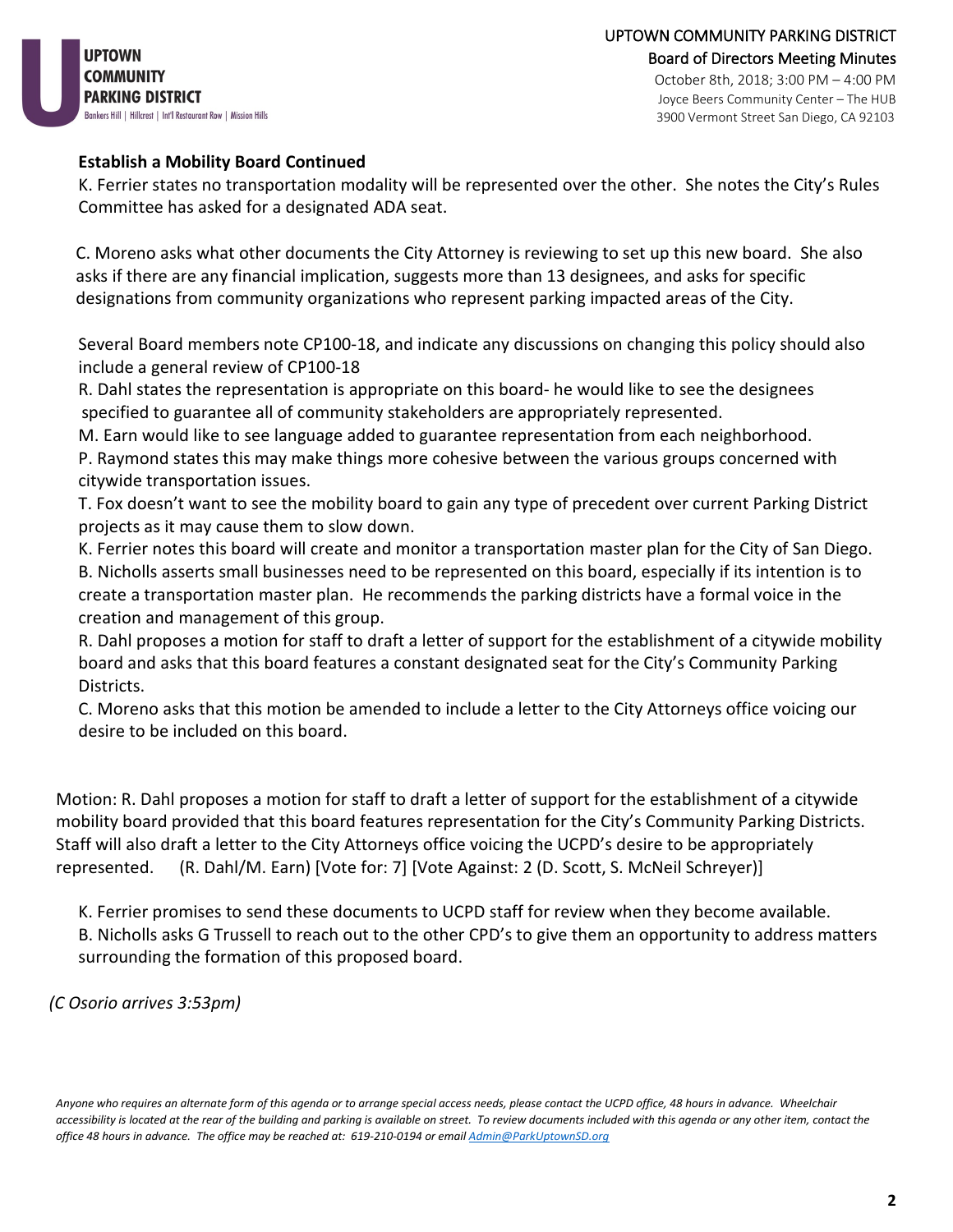

### 6. **Hillcrest Shuttles \$1800.00**

G. Trussell introduces Hillcrest Communications Specialist C. Osorio to the board. To assist in promoting the Access Hillcrest shuttles 5000 cards with routes displayed will be distributed.

Motion: to approve \$1,800.00 for Shuttle Services in Hillcrest on October 31st, 2018. This shuttle will be approved in anticipation of the extreme parking deficit related to general Halloween traffic (M. Earn/R. Dahl) [Unanimous]

# 7. **Community Review**

C. DeMoville returns information requested by the board at the previous months meeting. This addresses the loss of 7 street parking spaces at 500 Olive Street due to a proposed development. These spaces are being eliminated to accommodate the proposed buildings loading zone and driveway He notes the Bankers Hill subcommittee has reviewed these plans and decided not to act, as the development includes off street parking for employees of St. Paul's Cathedral. Trussell also informs the Board five of the seven spaces lost, are due to entrance and exit of the underground parking facility and the project is "over parked 135 spaces" by City standards.

# 8. **Elections, HPC and MHPAC**

G. Trussell notes upcoming elections for the Hillcrest Parking Committee and the Mission Hills Parking Committee. Hillcrest Business Association will host elections for the Hillcrest, business seat on October 9th. Two nominations have come forward.

Mission Hills Business Improvement District will host the elections for the Mission Hills, business seat October 17th. Susan McNeil Schreyer's nomination has been received she will run unopposed as the incumbent. Both the call for nominations and election notices were published by ads placed in local newspapers.

# 9. **Committee Project Updates**

C. DeMoville notes the Walk the Walk Wayfinding Signage Request For Proposals came up October 5th. He will solicit four more bids to remain compliant and will select a vendor by the end of the month. He also mentions the City has approved a crosswalk with upgraded pedestrian flashers at 6th and Nutmeg. This installation is funded and approved for 2019. Per staff request, the City is currently conducting studies at 3rd & Nutmeg.

Trussell offered the Hillcrest report that thanks to the efforts of City, staff members Liz Studebaker, Tanner French and Brittany Bailey Councilmember Ward's representative, Normal Street Prominade is now a City recognized CIP (capital improvement project) and can officially move forward. B. Nicholls publicly thanks City Staff and the Council office for their support of the Normal Street project and their diligence in getting the designation of a Capital Improvement Project, officially recognized by the City.

S. McNeil Schreyer invites everyone to come to Taste of Mission Hills on Wednesday, October 10<sup>th</sup> from 5pm to 9pm. She mentions there are 25 restaurants participating and three free trolleys paid by the Mission Hills BID will transport tasters within steps of each venue.

# **Adjourn (4:23pm**

*Anyone who requires an alternate form of this agenda or to arrange special access needs, please contact the UCPD office, 48 hours in advance. Wheelchair accessibility is located at the rear of the building and parking is available on street. To review documents included with this agenda or any other item, contact the office 48 hours in advance. The office may be reached at: 619-210-0194 or emai[l Admin@ParkUptownSD.org](mailto:Admin@ParkUptownSD.org)*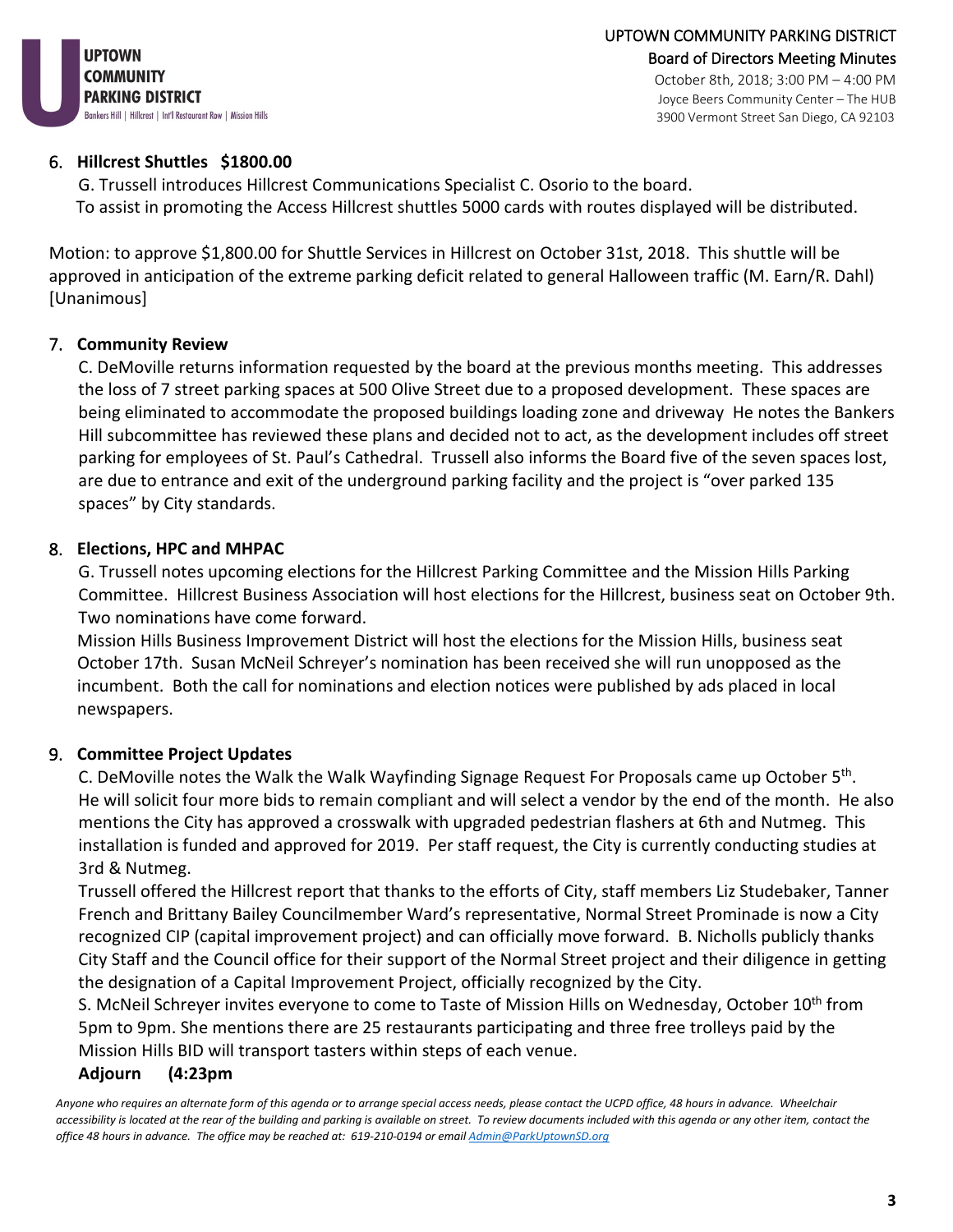**UPTOWN COMMUNITY PARKING DISTRICT** Bankers Hill | Hillcrest | Int'l Restaurant Row | Mission Hills

November 19th, 2018; 3:00 PM – 4:00 PM Joyce Beers Community Center – The HUB 3900 Vermont Street San Diego, CA 92103

### 1. **Establishment of Quorum, Call to Order and Introductions**

Board Members Present: Ben Nicholls, Susan McNeil Schreyer, Natalie Villegas, Curtis Allen, Peter Raymond, Tom Fox, Selina Stockley, Stefan Chilcote UCPD Staff Present: Gerrie Trussell, Chris DeMoville City of San Diego Staff Present: Tanner French, Brittany Bailey Public Present: Bill Keller,

# 2. **President's Report**

B. Nicholls invites everyone to the annual Holiday Mix & Mingle – Dec 10th 4pm-6pm at the Patio on Goldfinch in Mission Hills.

# 3. **Non-Agenda Public Comment**

P. Raymond mentions he attended the opening of the new library in Mission Hills.

B. Bailey notes the upcoming priorities from the Council Office, including specific work on homelessness, and installing rainbow colored crosswalks in Hillcrest.

S. McNeil Schreyer asks if anyone has an update on the Airport Master Plan? She asks staff to search for that and provide it at an upcoming meeting.

B. Keller asks that the board and City consider allowing residents to park in front of their own driveway. He suggests south east Hillcrest as an ideal location for a pilot program.

# 4. **Consent Agenda, items A & B**

Motion: to approve October 2018 minutes and September 2018 financials; and to accept the resignation of C. Moreno, on consent (S. McNeil Schreyer/B. Nicholls) (Unanimous)

# 5. **Elections: Three Year Terms**

Motion: to approve Stefan Chilcote for a seat representing Hillcrest Business; and Susan McNeil Schreyer for a seat representing Mission Hill Business, for a three-year term on the UCPD Board of Directors (B. Nicholls/N. Villegas) (Unanimous)

# 6. **Normal Street Promenade Update**

B. Bailey asks that this remain as an informational item. She informs the board that her office and the Economic Development Department have meetings with SANDAG twice a month. The City is creating a CIP for this project. UCPD funding will be added to the CIP. UCPD funding will be used to redesign the intersection of Washington and Normal Street.

B. Nicholls asks who is managing the planned SANDAG community meetings?

B. Bailey answers the Council Office will be managing these meetings, and conduct the necessary outreach connected with the project. She also notes that this is the first project of its kind in San Diego.

B. Nicholls notes for full board support, there needs to be a net parking gain associated with this project.

# 7. **Executive Director Report**

G. Trussell notes that the City Contract and Purchase Order are signed and active. She also notes that some of the new Wayfinding signage will be installed around Hillcrest this month.

*Anyone who requires an alternate form of this agenda or to arrange special access needs, please contact the UCPD office, 48 hours in advance. Wheelchair accessibility is located at the rear of the building and parking is available on street. To review documents included with this agenda or any other item, contact the office 48 hours in advance. The office may be reached at: 619-846-5754 or emai[l Admin@ParkUptownSD.org](mailto:Admin@ParkUptownSD.org)*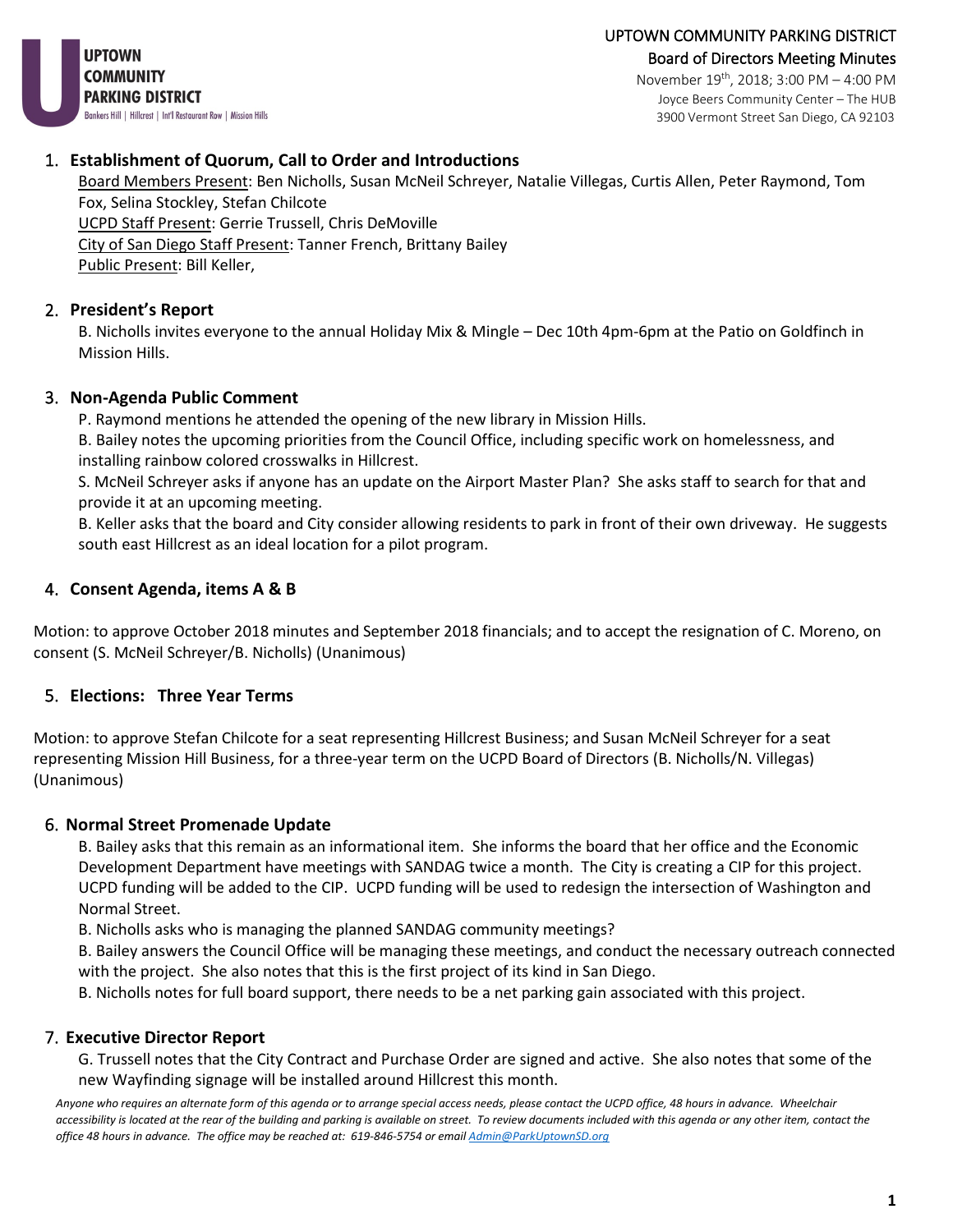

#### UPTOWN COMMUNITY PARKING DISTRICT Board of Directors Meeting Minutes November 19th, 2018; 3:00 PM – 4:00 PM

Joyce Beers Community Center – The HUB 3900 Vermont Street San Diego, CA 92103

G. Trussell also shares that the audit and annual report will be shared at the December 2018 UCPD Board of Directors meeting.

S. McNeil Schreyer asks G. Trussell for a progress update on the new proposed Mobility Board, and whether the CPDs will have representation specified in the council proposal?

B. Bailey notes that the CPD language has been removed from the proposal.

#### 8. **Committee Project Updates**

C. DeMoville shares some of the design plans presented by SANDAG at the November 2018 Bankers Hill Neighborhood Parking Committee (BHNPC) meeting. He shares specific deadlines and future developments, and notes that SANDAG estimates this breaking ground in summer 2019.

C. DeMoville also notes the upgraded meter sleeves that have been installed around Bankers Hill. He thanks Ben Baltic for his work in the Bankers Hill neighborhood identifying potential locations and presenting those locations to the BHNPC.

Gerrie Trussell updates the board on new parking installations in Hillcrest, along 5th Avenue. She also shares a copy of the Access Hillcrest shuttle signs.

G. Trussell also shares photos of a curb that was repaired in International Restaurant Row. This curb was a pedestrian hazard that had been identified as a priority repair by the community. She also shares the Valet count numbers for International Restaurant Row, and notes that the Valet has parked over 3,000 cars through January to November 2018.

S. McNeil Schreyer thanks Genoveva Romero Marquez for her work in Mission Hills.

### **Adjourn**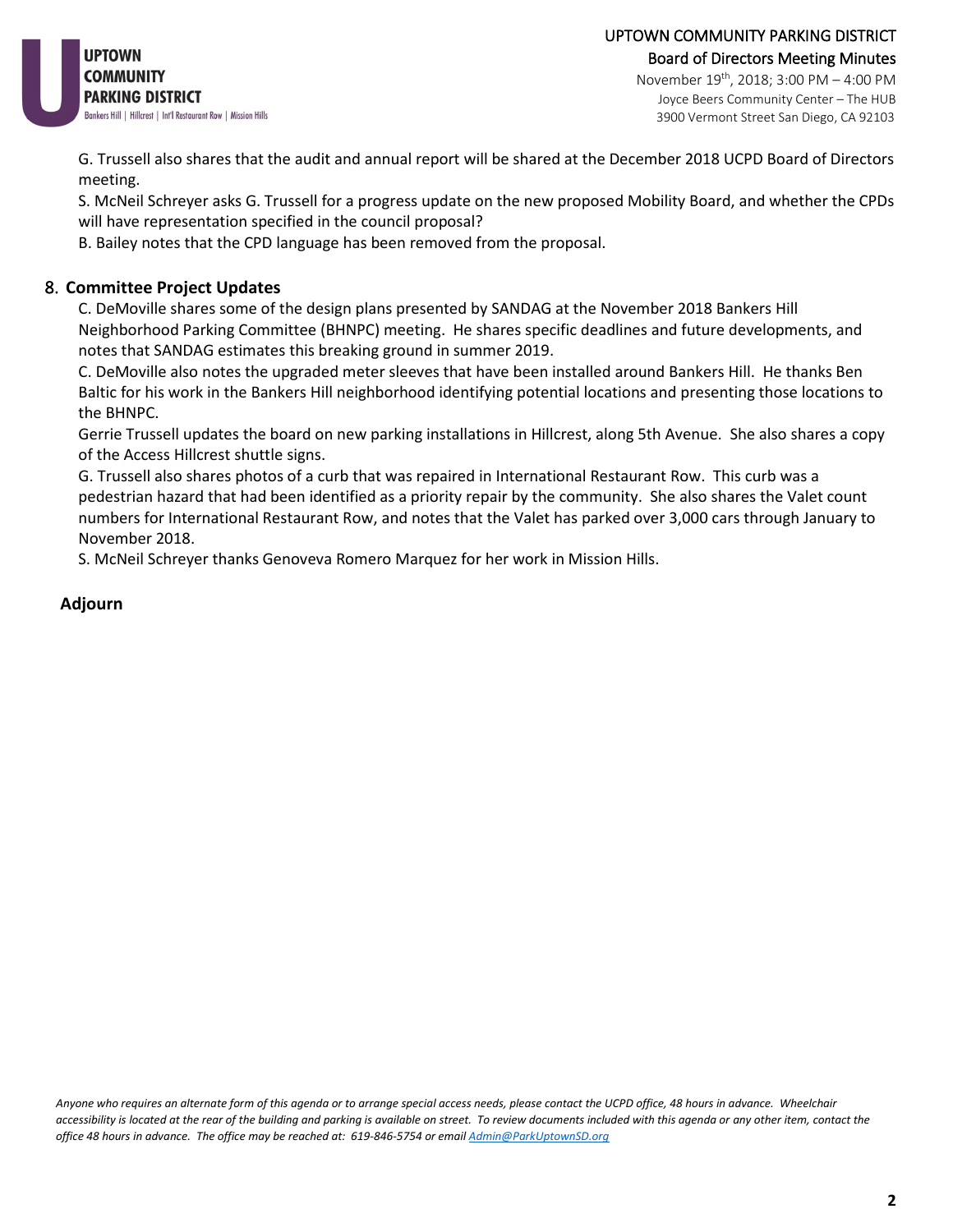UPTOWN COMMUNITY PARKING DISTRICT Board of Directors Meeting Minutes

**UPTOWN COMMUNITY PARKING DISTRICT** Bankers Hill | Hillcrest | Int'l Restaurant Row | Mission Hills

December 10<sup>th</sup>, 2018; 3:00 PM - 4:00 PM Joyce Beers Community Center – The HUB 3900 Vermont Street San Diego, CA 92103

### **1. Establishment of Quorum, Call to Order and Introductions**

Board Members Present: Ben Nicholls, Susan McNeil Schreyer, Natalie Villegas, Curtis Allen, Peter Raymond, Miah Earn, Linda Saltzman, Doug Scott, Paul Smith *(seated on board following agenda item 5)* Board Members Excused: Selina Stockley, John Knoll, Tom Fox, Stefan Chilcote, Roy Dahl UCPD Staff Present: Gerrie Trussell, Chris DeMoville, Carolyn Osorio City of San Diego Staff Present: Tanner French, Brittany Bailey Guests: Bill Keller

# **2. Presidents Report**

B. Nicholls notes the Holiday Mix & Mingle has been moved to Baja Betty's due to flooding at the Patio on Goldfinch.

# **3. Non-Agenda Public Comment**

B. Bailey reports 3 new recently elected City Council members were sworn in today.

P. Raymond mentions he attended the recent Uptown Planners meeting and he is excited to see the potential of rainbow-colored crosswalks in Hillcrest.

# **4. Consent Agenda, items A & B**

S. McNeil Schreyer notes the Executive Committee discussed an issue on the October 2018 Financials regarding a specific expenditure.

G. Trussell confirms the coding issues were addressed following the Executive Committee discussion.

Motion: to approve November 2018 minutes and October 2018 financials; on consent (S. McNeil Schreyer/N. Villegas) (Unanimous)

# **5. HBA appointment business seat**

Motion: to approve and seat Paul Smith of The Merrow for a business seat, representing the Hillcrest Parking Committee; (B. Nicholls/M. Earn) (Unanimous)

(P. Smith is seated as member of the UCPD board)

# **6. Elect UCPD Officers**

Motion: to elect an officer slate with B. Nicholls as President; R. Dahl as Vice President; T. Fox as Secretary; and S. McNeil Schreyer as Treasurer (S. McNeil Schreyer/M. Earn) (Unanimous)

# **7. Hillcrest Farmers Market, Parking Loss**

B. Nicholls tables this item until the January 2019 UCPD BOD meeting due to ongoing negotiations**.** 

# **8. Fund up to \$600.00 to print shuttle cards**

Motion: to approve funding \$600.00 to print marketing materials for Access Hillcrest; (M. Earn/P. Raymond) (Unanimous)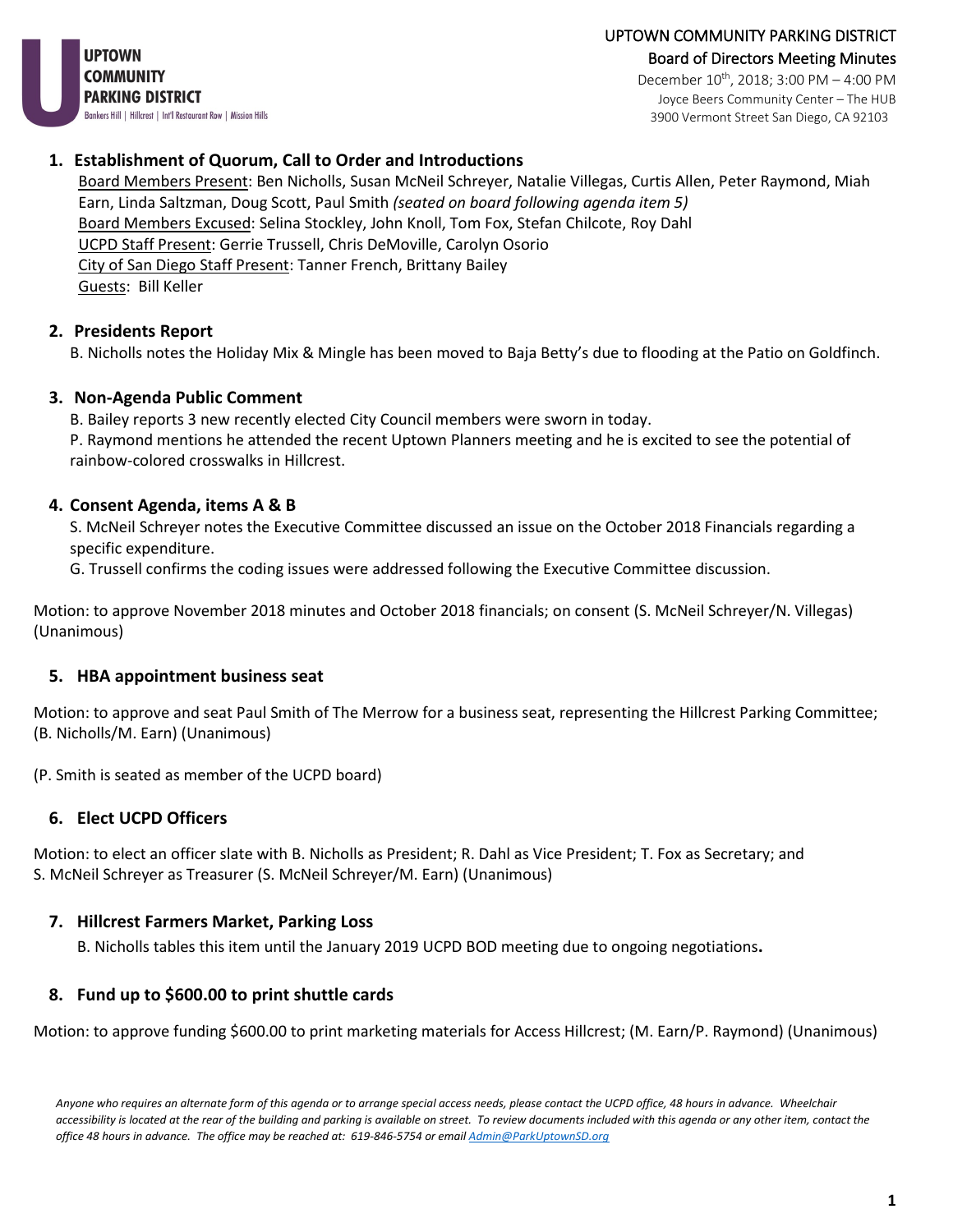

3900 Vermont Street San Diego, CA 92103

**9. Sub-Committee Chairs**

G. Trussell notes each sub-committee will elect a chair at their respective December/January meetings. (G. Trussell leaves- 3:30pm)

### **10. Bankers Hill Meter Revenue & Occupancy**

C. DeMoville reviews the FY2018 meter revenue and paid occupancy statistics for Bankers Hill. He compares the FY2017 and FY2018 paid occupancy and revenue, and notes there was a 4% rise in paid occupancy over the previous year. The full report will be available following review and approval at the January 2019 Bankers Hill Neighborhood Parking Committee meeting; or by emailing chris@parkuptownsd.org

### **11. Normal Street Promenade**

B. Bailey shares a schedule of upcoming community meetings hosted by the Uptown Planners regarding this project. These meetings will be held on January 22, February 19, & March 5, 2019. She also notes this item will go before City Council on December 11th, 2018, and the SANDAG Transportation Committee will accept UCPD funding as part of this project on December 13, 2018.

### **12. Committee Project Updates**

#### **Bankers Hill**

C. DeMoville mentions Bankers Hill did not have a December 2018 meeting. He reviews the work process he has developed with City Staff to begin implementing the parking conversions associated with the SANDAG Uptown Bike Lanes. He estimates the entirety of these conversions will be completed by March 2019.

#### **Hillcrest**

C. Osorio shares recent website and social media analytics, and notes there has been a 10% increase in Facebook followers since August. She also notes AccessHillcrest.com is averaging 600 views per month, with over 1,400 users since August 2018. Of these, 89% are new users.

**Adjourn (3:43pm)**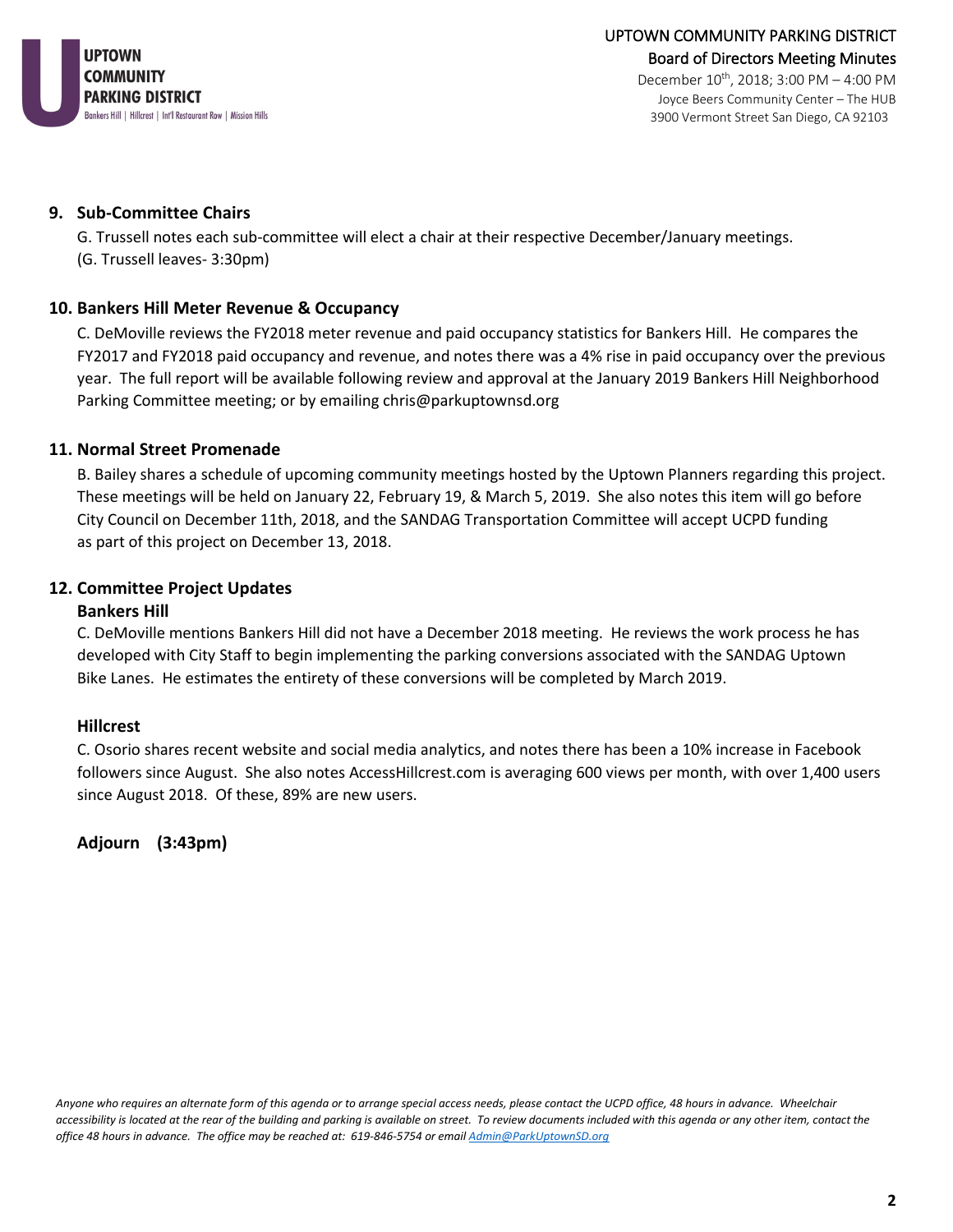

January 14th, 2019; 3:00 PM – 4:00 PM Joyce Beers Community Center – The HUB 3900 Vermont Street San Diego, CA 92103

#### **1. Establishment of Quorum, Call to Order and Introductions**

Board Members Present: Ben Nicholls, Roy Dahl, Susan McNeil Schreyer, Natalie Villegas, John Knoll, Curtis Allen, Peter Raymond, Miah Earn, Linda Saltzman, Paul Smith, Selina Stockley, Stefan Chilcote Excused: Doug Scott, Tom Fox UCPD Staff Present: Gerrie Trussell, Chris DeMoville City of San Diego Staff Present: Elizabeth Studebaker, Tanner French, Brittany Bailey

#### **2. President's Report**

B. Nicholls states that the Executive Committee has been in discussion regarding several erroneous electronic charges to the UCPD bank account. He notes that all funds have been replaced, and all accounts are being changed. B. Nicholls also asks G. Trussell to replace his gavel. He also welcomes new board members P. Smith and S. Chilcote.

#### **3. Non-Agenda Public Comment**

B. Bailey updates the board on current events with the San Diego City Council. She notes that Councilmember Ward has been appointed as the Chair of the Economic Development Committee, as well as the MTS Committee. Councilmember Wards office will facilitate a Normal Street Promenade workshop at the Uptown Planners January 24<sup>th</sup> the first of three meetings for conducting community outreach.

#### **4. Consent Agenda, items A & B**

Motion: to approve December 2018 Minutes & November 2018 Financials (S. McNeil Schreyer/R. Dahl) (Passed Unanimous)

#### **5. UCPD Audit**

Motion: to accept and approve CY2018 Audit (S. McNeil Schreyer/R. Dahl) (Passed Unanimous)

#### **6. Nominations for Mobility Board seat**

B. Nicholls would like to forward several names as nominations to the new city-wide Mobility Board- he would include Ben Verdugo of the Downtown Parking District in the list.

S. McNeil Schreyer would like to nominate R. Dahl to the mobility board. She notes that R. Dahl is a mathematician by profession, serves on several community boards in Hillcrest, and has spent his career in transportation route planning.

R. Dahl notes that he would like to use his background in transportation route planning to make sure this Mobility Board has a strong analytical approach.

B. Bailey mentions that her office is willing to consider an CV's that are forwarded to Councilmember Wards office. They will then schedule interviews for potential candidates before selecting names to submit to the Mayor's office.

C. Allen also mentions he owns a bike shop and is interested in serving on this board.

B. Nicholls notes that he would like this item on the February UCPD agenda.

Anyone interest should send a cover letter and state why they are qualified and like to serve on the new Mobility board.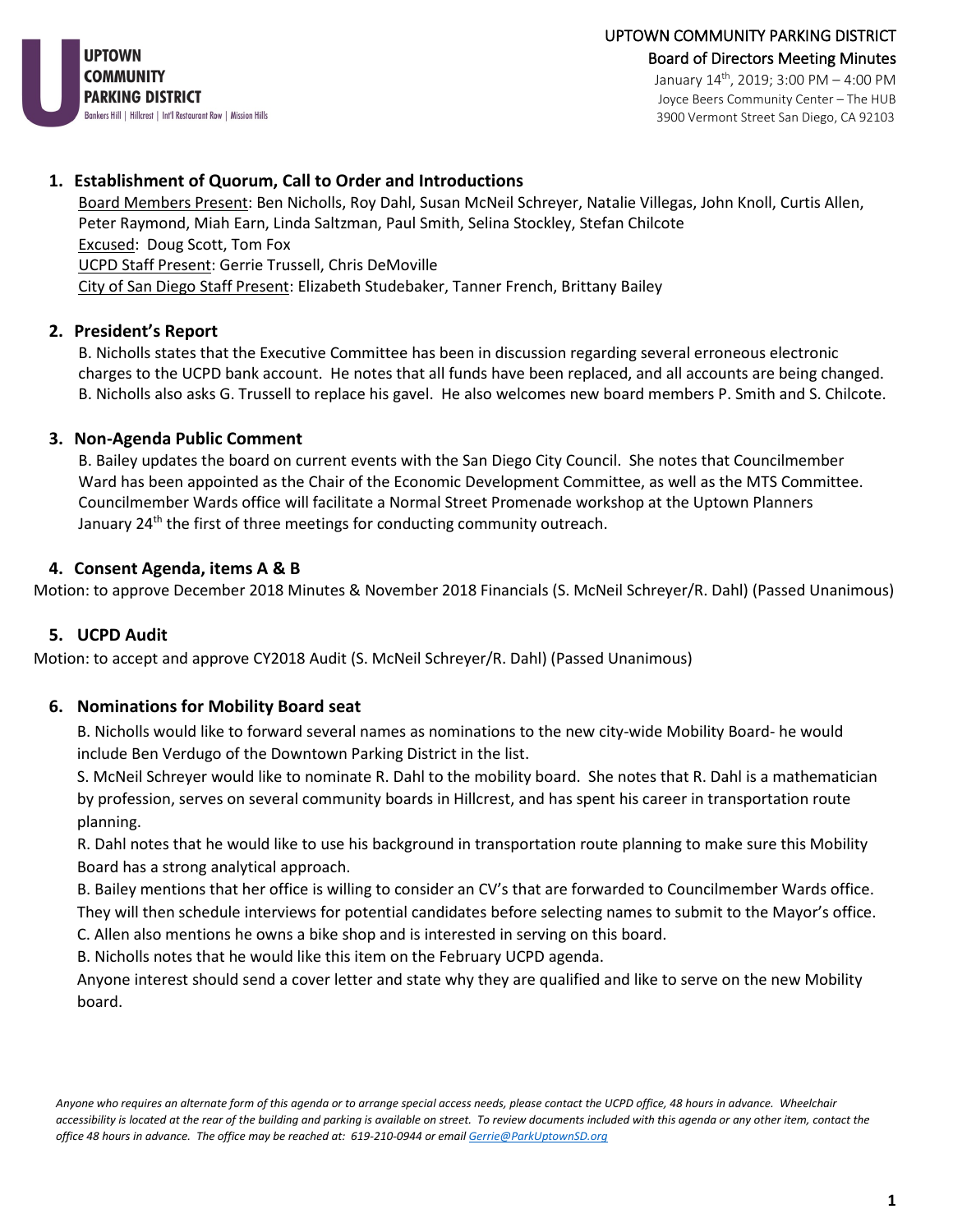

#### **7. Executive Directors Report**

G. Trussell requests all sub-committee workplans and budgets are due to the full board in March 2019. G. Trussell informs all new Board Members are required to contact the City and fill out Form 700. This form is due 30

days after taking office.

G Trussell shares the FY2018 annual report with members of the board.

S. McNeil Schreyer thanks UCPD staff for the effort to put this together

### **8. Sub-Committee Chairs**

B. Nicholls elects to table this agenda item due to similarity with agenda item 10.

### **9. Normal Street Promenade**

B. Bailey reports the first community meeting is coming up on Thursday, January 24th at 6:00pm at the Joyce Beers Community Center. B. Bailey also notes the office of State Representatives Todd Gloria and Toni Atkins have been working with the DMV to add community desired features to the new site plan. She informs the UCPD, Board of Directors that T. Gloria wants this project to move forward.

S. Chilcote asks if there are any current conceptual renderings to review

B. Bailey answers no, but they will be shared with the community when available

M. Earn asks how long this project will take once construction begins?

B. Bailey answers that the construction timeline hasn't been currently developed but will be shared when available.

M. Earn follows up asking if UCPD will continue funding a community shuttle during this construction process?

B. Nicholls answers that the Access Hillcrest Shuttle will be more important during Normal Street construction due to parking losses in the area.

B. Nicholls also notes that this will be an important budget item moving forward and asks how much the Hillcrest Parking Committee should commit to this project.

#### **10. Committee Project Updates**

#### **Bankers Hill**

C. DeMoville reports that he is working with the City to convert the 300, 400, and 500 blocks of Nutmeg Street. These conversions will add an additional 9 new parking spaces to Bankers Hill.

C. DeMoville also notes that he has been scheduling and attending many different outreach meetings this month. He has currently conducted outreach to around 80 community members in Bankers Hill.

#### **Hillcrest**

Gerrie Trussell reports the first Wayfinding signs are scheduled for installation around Hillcrest and IRR this month.

#### **International Restaurant Row**

Selina Stockley reports the stop sign at Chalmers is working to slow down area traffic.

#### **Mission Hills**

Susan Mc Neil Schreyer thanks City staff for conducting the parking assessment's on Reynard Way and installing time limited parking.

Motion: To adjourn 4:05 (B. Nicholls/R. Dahl) (Passed Unanimous)

*Anyone who requires an alternate form of this agenda or to arrange special access needs, please contact the UCPD office, 48 hours in advance. Wheelchair accessibility is located at the rear of the building and parking is available on street. To review documents included with this agenda or any other item, contact the office 48 hours in advance. The office may be reached at: 619-210-0944 or emai[l Gerrie@ParkUptownSD.org](mailto:Gerrie@ParkUptownSD.org)*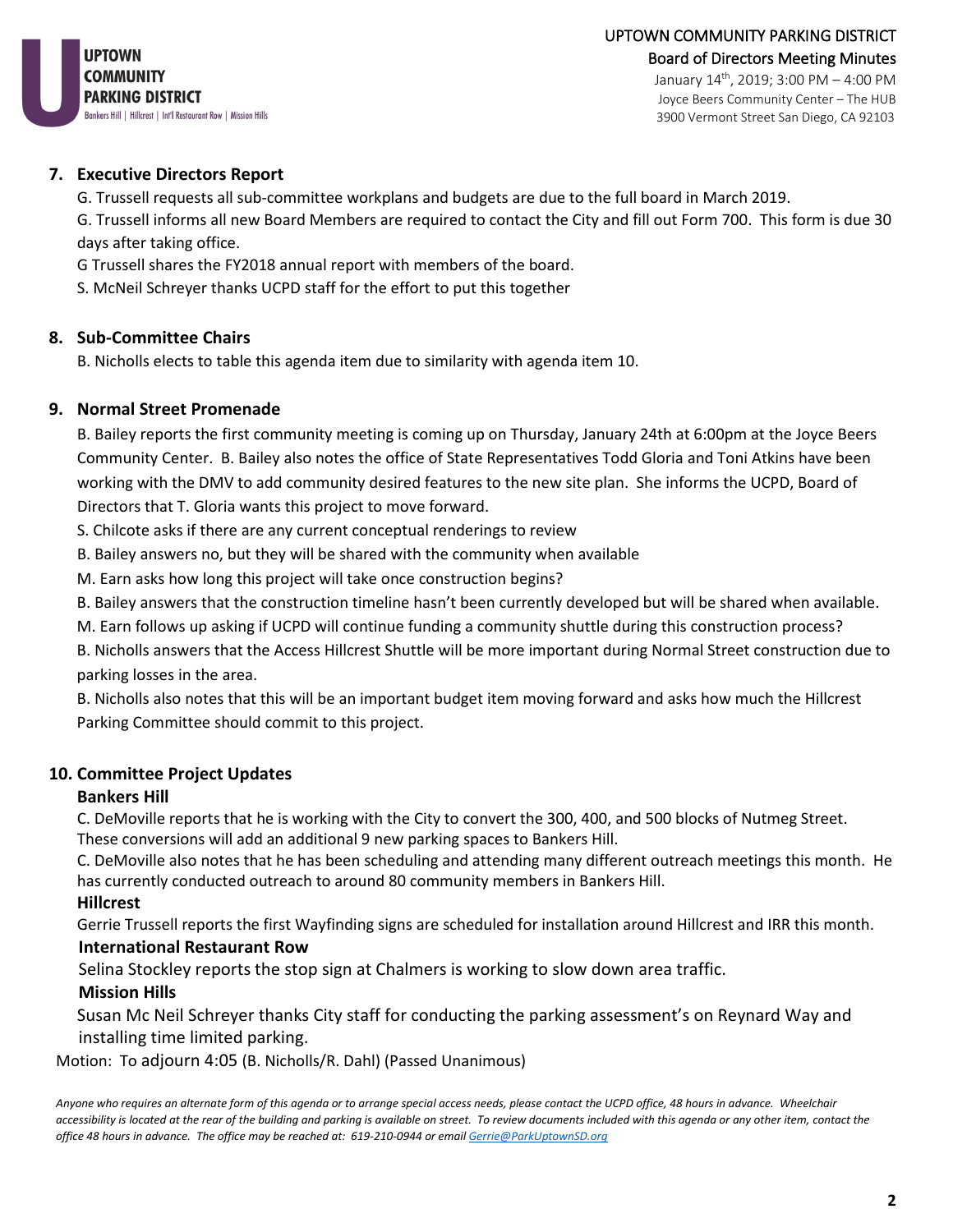

Joyce Beers Community Center – The HUB 3900 Vermont Street San Diego, CA 92103

#### **1. Establishment of Quorum, Call to Order and Introductions**

Board Members Present: Ben Nicholls, Roy Dahl, Doug Scott, Susan McNeil Schreyer, Natalie Villegas, Curtis Allen, Peter Raymond, Miah Earn, Linda Saltzman, Paul Smith, Excused: Tom Fox, John Knoll, Selina Stockley, Stefan Chilcote UCPD Staff Present: Gerrie Trussell, Carolyn Osorio City of San Diego Staff Present: Brittany Bailey, Ty Burch Guests: David Snyder, Patrick Santana, Mariela Rodriguez, Dennis Probst

#### **2. President's Report**

B. Nicholls expressed enthusiasm to see the energy from sub-committees as they draft workplans and budgets.

#### **3. Non-Agenda Public Comment**

G. Trussell thanked the Board Members who have updated or filled the City's Form 700.

#### **4. Consent Agenda, items A**

*Motion: to approve January 2019 Minutes (R. Dahl/P. Raymond) (Passed Unanimous)*

#### **5. San Diego Airport Development Plan was presented by Dennis Probst**

Various options and opportunities were presented with concentration on traffic relief needed for Harbor Drive, the opportunity to create three outbound lanes with the possibility of an Old Town shuttle. The SDAA is collaborating with SPAWARS to implement a Regional Transportation Plan and is striving to align with the City's Climate Action Plan FAA 2020. IRR would like to connect the area to the airport with improved pedestrian accessibility and safety measures. The necessity of a revised EIR will define what changes can be achieved. Mr. Probst committed to returning with more details as they come together.

#### **6. UCPD Standard Operating Procedures**

The UCPD Executive Committee drafted "Standard Operating Procedures" as a companion to the bylaws. The Board adopted the three proposed protocols in regard to: Payments and check requests, contractor selections and a whistle blower policy which is required by the 990 and recommended by the auditor. Outline attached. The outline provides greater financial oversight and more stringent compliance of the City of SD contract. *Motion: to adopt Standard Operating Procedures (S. McNeil Schreyer/L. Saltzman) (Passed Unanimous)*

#### **7. Hillcrest Shuttle promotion in the amount of \$1500.00 was approved**

 *Motion: to approve up to \$1500.00 to promote the Hillcrest shuttle (M. Earn/N. Villegas) (Passed Unanimous)*

#### **8. DMV lease application was approved in the amount of \$1500.00**

*Motion: to approve up to \$1500.00 to promote the Hillcrest shuttle (M. Earn/R. Dahl) (Passed Unanimous)*

*Anyone who requires an alternate form of this agenda or to arrange special access needs, please contact the UCPD office, 48 hours in advance. Wheelchair accessibility is located at the rear of the building and parking is available on street. To review documents included with this agenda or any other item, contact the office 48 hours in advance. The office may be reached at: 619-210-0944 or emai[l Gerrie@ParkUptownSD.org](mailto:Gerrie@ParkUptownSD.org)*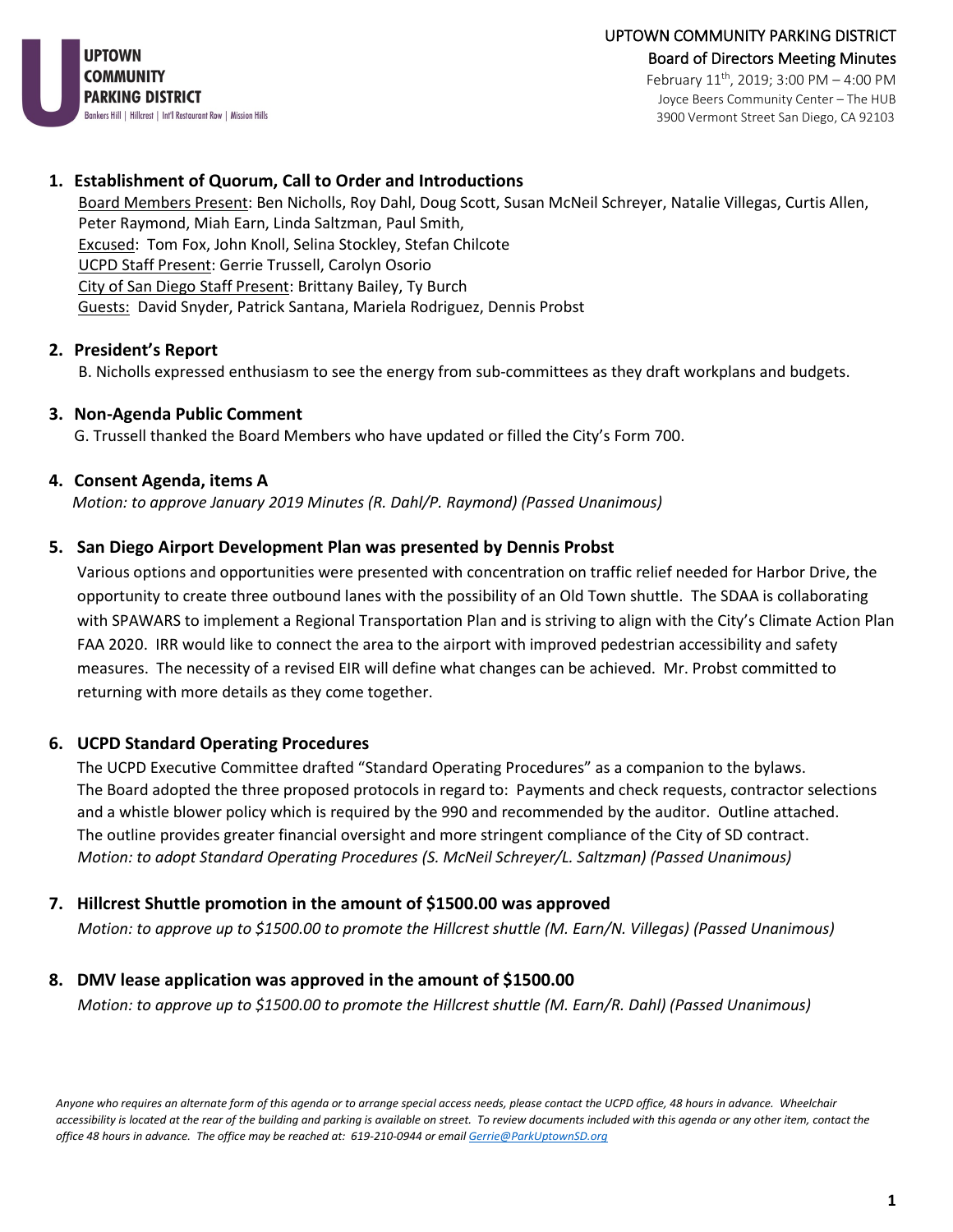

#### **9. Normal Street Promenade**

B. Bailey introduces Tyler Burch who will be covering her projects and community outreach as the Council District 3, representative while she is on maternity leave.

B. Bailey reports the second community meeting is coming up on Wednesday, February 20th at 6:00pm at the Joyce Beers Community Center. She discussed some of the community preferences and programming attributes the new public gathering place may contain i.e. Pedestrian plaza, colored crosswalks by Pride Plaza, LGBT Historical Walk, a dog park, Hillcrest Farmers Market inclusion and much needed security were a few comments from the feedback received at the first outreach meeting on January 24<sup>th</sup>, 2019.

B. Bailey also notes that Hillcrest has received the authority from the Economic Development Division to proceed with an East Hillcrest MAD formation. The HBA will pursue.

B. Bailey updates the board on Connect Hillcrest. A program which assigns site response teams to assist with homelessness and individual assessments. The social workers will operate within the neighborhood to address areas of concern, provide aid and information. Councilmember Ward is leading the "Safe Parking Program" a program which would allow people to sleep in their vehicles.

#### **10. Committee Project Updates**

#### **Bankers Hill**

C. DeMoville provided a project status outline for the Bankers Hill activities surrounding the SANDAG Bike Lane project, parking conversions and pedestrian safety assessments.

#### **Hillcrest**

Trussell reports the Wayfinding signs are installed and is receiving many positive responses. The "P" replacements are moving forward.

#### **International Restaurant Row**

G. Trussell reports the IRR Parking Advisory Committee is meeting March 5<sup>th</sup> with Council Member Ward to address area concerns and to finalize their FY 20 budget and workplan.

#### **Mission Hills**

Susan Mc Neil Schreyer reports the MHPAC is reviewing activities and allocating funding for FY 20.

*Motion: To adjourn 4:05 (B. Nicholls/R. Dahl) (Passed Unanimous)*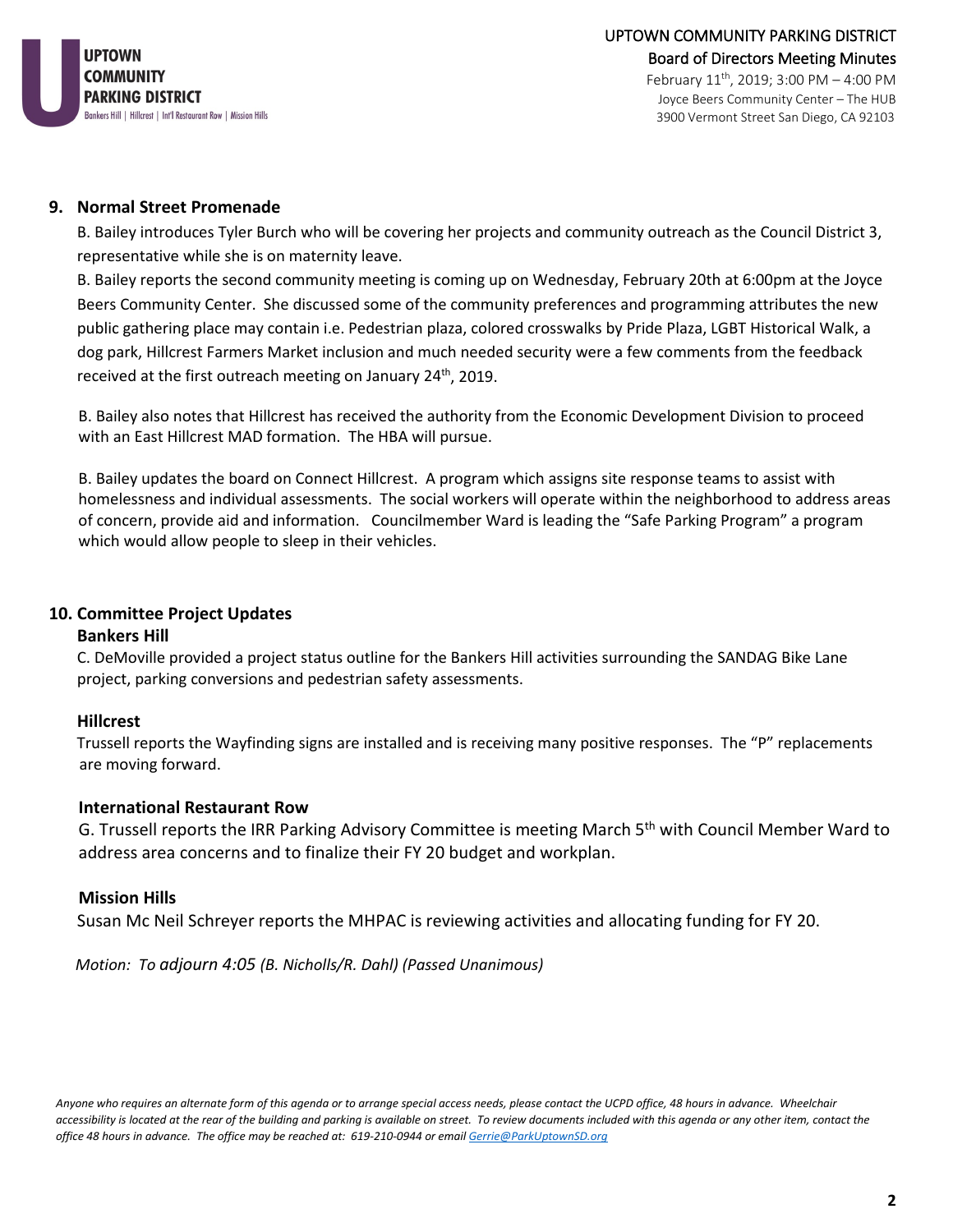UPTOWN COMMUNITY PARKING DISTRICT Board of Directors Meeting Minutes

**UPTOWN** COMMUNITY PARKING DISTRICT Bankers Hill | Hillcrest | Int'l Restaurant Row | Mission Hills

March 11th, 2019; 3:00 PM – 4:00 PM Joyce Beers Community Center – The HUB 3900 Vermont Street San Diego, CA 92103

### **1. Establishment of Quorum, Call to Order and Introductions**

Board Members Present: Roy Dahl, Susan McNeil Schreyer, Natalie Villegas, Miah Earn, Linda Saltzman, Paul Smith Doug Scott, John Knoll, Peter Raymond, Curtis Allen, Selina Stockley Excused: Tom Fox, Stefan Chilcotte, Ben Nicholls UCPD Staff Present: Gerrie Trussell, Chris DeMoville City of San Diego Staff Present: Tanner French, Ty Burch

# **2. Vice President Roy Dahl called the meeting to order at 3:05pm.**

# **3. President's report**

No report

# **Non-Agenda public comment**

P. Raymond mentions he attended the recent Uptown Planners meeting and he is excited for the Normal Street project. He also notes that the San Diego Police Department Chief of Police will be speaking at the next Bankers Hill Community Group Meeting.

L. Saltzman asks staff for ridership information on the Mardi Gras, Hillcrest shuttle

# **4. Consent Agenda, items A, B & C**

# **Motion: to approve February 2019 Minutes; December 2018/January 2019 financials; and Office Lease renewal of \$885.00 per month on consent (P. Raymond/M. Earn) (Unanimous)**

# **5. Hillcrest East Parking maintenance**

 **Motion: to approve \$3,000.00 for standard maintenance of trees along Normal Street (L. Saltzman/M. Earn) (Unanimous)**

# **6. UCPD FY 2020 Budget Draft**

 **Motion: to approve FY2020 Draft Budget and move to City Staff for further revision (D. Scott/N. Villegas) (Unanimous) If revisions are made it will be recirculated to the UCPD Board.**

# **7. UCPD SOP Implementation update**

G. Trussell reviews the revised methodology and compliance measures updated thus far. She also notes the current contracts held by Rec Rentals, Blue Water Valet and MFJ Systems impacted by the SOP changes will continue until the contract period ends. At end of contract, the various contractual services will proceed with the RFP process.

Many on the board wonder if a \$500.00 spending limit will be enough.

R. Dahl assures the board if it becomes a problem, the Executive Committee will recommend raising the limit  **Motion: to approve methodology and compliance update (S. McNeil Schreyer/D. Scott) (Unanimous) Motion: to approve continuing operations with the 3 specific vendors these changes will impact**

 **(D. Scott/M. Earn) (Unanimous)**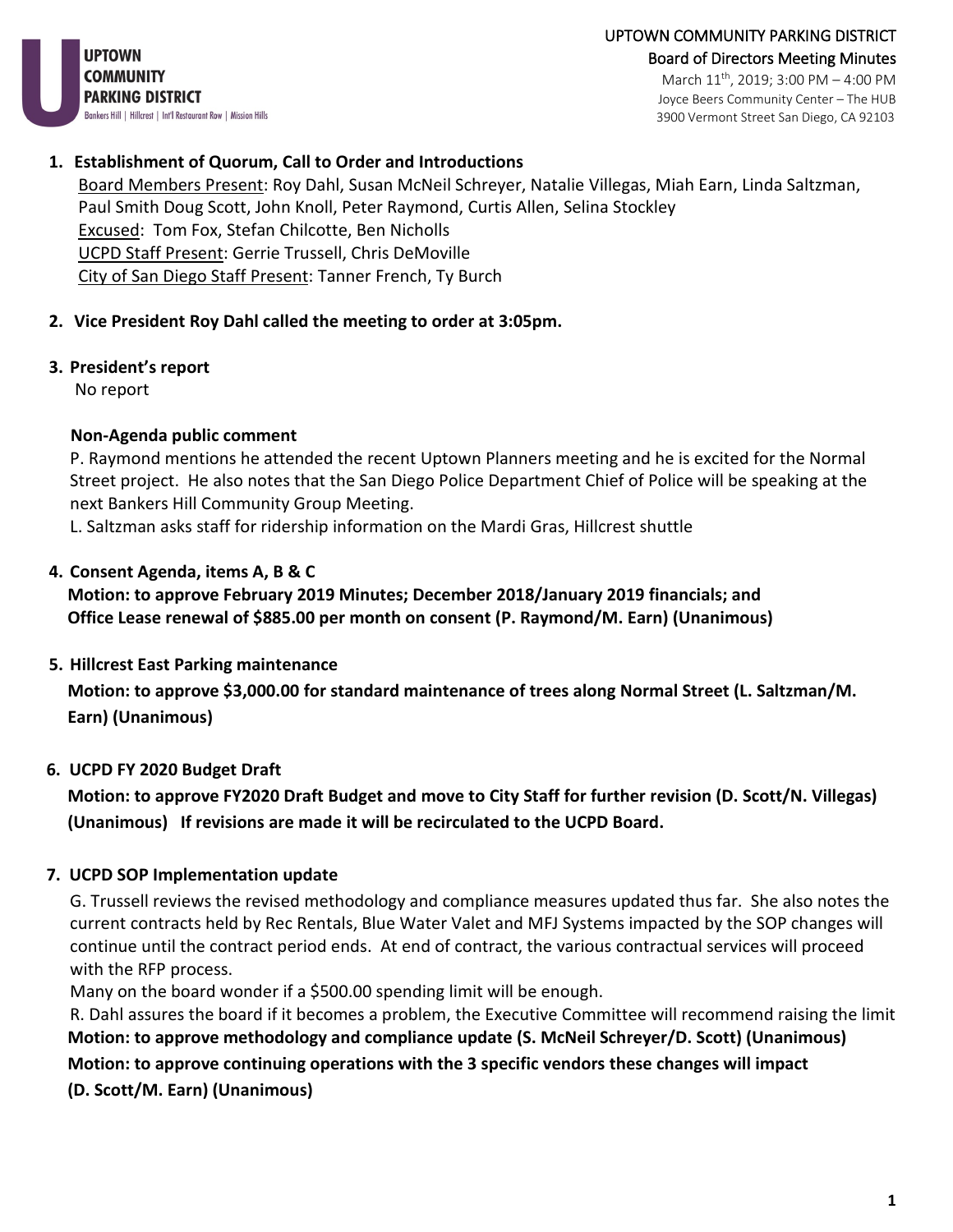Joyce Beers Community Center – The HUB 3900 Vermont Street San Diego, CA 92103

# **8. Normal Street Promenade**

 Ty Burch, staff member of Councilmember Chris Wards office updates the board on the Normal Street Promenade project. T. Burch thanked all members who attended the Uptown Planners meeting and expressed their support for the Normal Street project. It was noted over 300 people attended the Uptown Planners meeting and the project was approved. Burch also relayed District Three updates including Hillcrest Connect which will have Homeless Outreach Teams working to evaluate and provide services to individuals throughout the Hillcrest neighborhoods for the forcible future.

J. Knoll asks for more information regarding the Transit Priority Area, and how requiring developers to include zero onsite parking will affect the Uptown community.

R. Dahl requests any relevant studies that have been conducted that will support this strategy.

# **9. Committee Project Updates**

C. DeMoville updates the board on progress in Bankers Hill. He mentions the dockless bike/scooter stencil program currently being developed with the City using recommendations from Staff and the Bankers Hill community.

C. DeMoville also notes that he conducted outreach on current programs to over 85 community members over the past few months.

G. Trussell reports Hillcrest will be reviewing Access Hillcrest ridership information. G. Trussell shares some of the positive community responses we have received in reference to the Hillcrest Wayfinding signs.

S. Stockley mentions that the Wayfinding signs have been a huge success at branding the neighborhood. She also relays that homeless camps can be reported via the Get It Done ap under the category "Illegal Dumping" S. McNeil Schreyer notes that Mission Hills will approve the draft budget in an upcoming MHPAC meeting.

# **Adjourn**

 **Motion: to adjourn (S. McNeil Schreyer/L. Saltzman) (Unanimous)**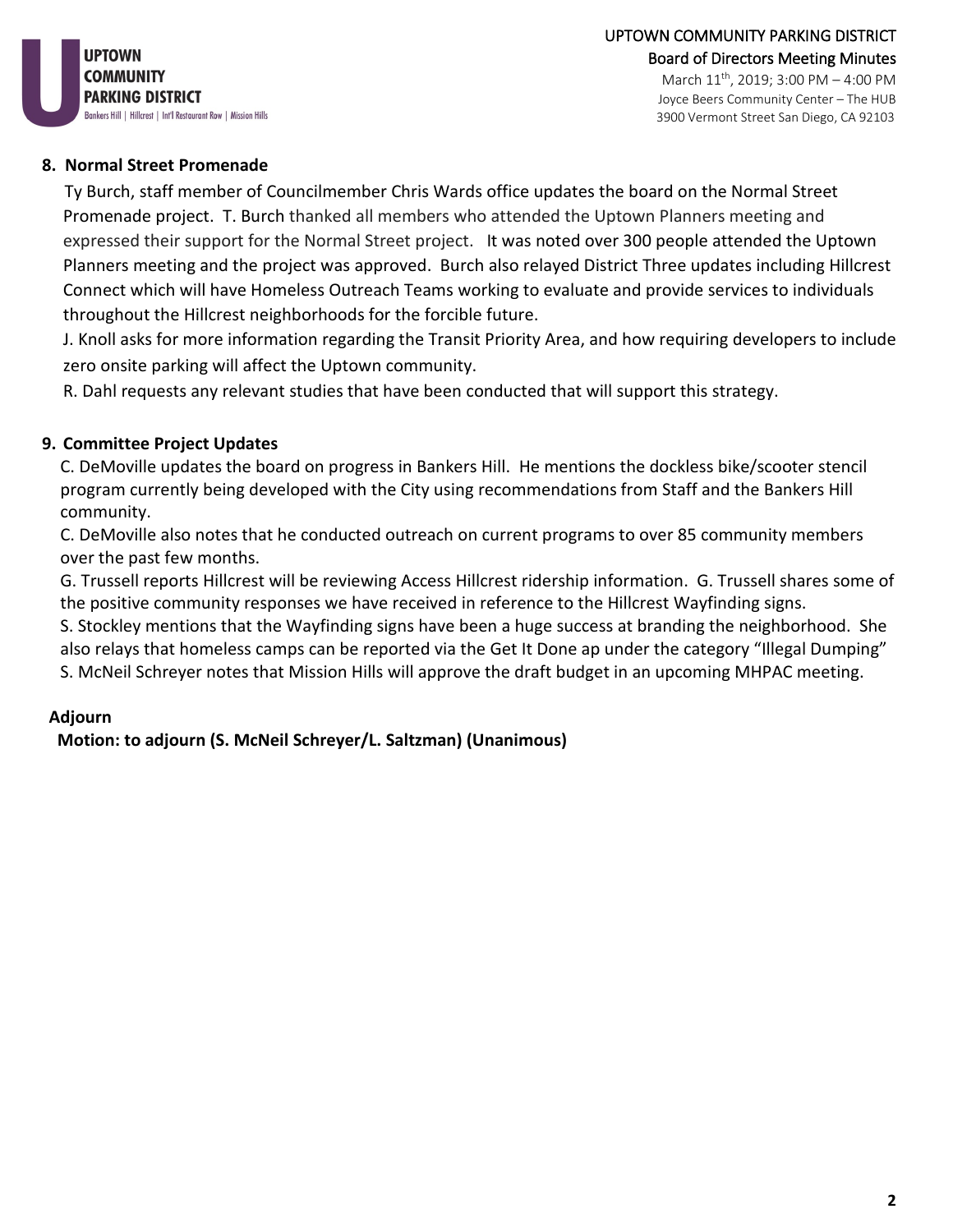

April  $8^{th}$ , 2019; 3:00 PM - 4:00 PM Joyce Beers Community Center – The HUB 3900 Vermont Street San Diego, CA 92103

#### **1. Establishment of Quorum, Call to Order and Introductions**

Board Members Present: Ben Nicholls, Roy Dahl, Susan McNeil Schreyer, Natalie Villegas, Miah Earn, Linda Saltzman, Cutis Allen, Doug Scott, John Knoll, Peter Raymond, Selina Stockley Board Members Excused*:* Tom Fox, Paul Smith UCPD Staff Present: Gerrie Trussell, Chris DeMoville City of San Diego Staff Present: Tanner French, Ty Burch

#### **2. President's report**

 B. Nicholls notes that Stefan Chilcote will be resigning from the board to focus on his business, effective immediately. B. Nicholls also notes the Downtown Parking District and Civic San Diego are no longer operating as they effectively spent their capitol.

 T. French clarifies the City will be still be relying on the same community organizations to help facilitate projects using parking meter revenue

P. Raymond Arrives (3:02pm)

#### **3. Non-Agenda public comment**

 R. Dahl notes the policy backup he asked for regarding Transit Oriented Development (TOD) at the previous meeting was provided by T. Burch of Councilmember Chris Wards office. He also notes, cities that have approved this policy have not approved new projects without parking.

 T. French asks the board if they would like a presentation from the Planning Department. A similar presentation will be presented to the El Cajon Boulevard Business Improvement District.

Many on the board requests this presentation at a future meeting.

#### **4. Consent Agenda, items A & B**

 **Motion: to approve March 2019 Minutes and February 2019 financials on consent (S. McNeil Schreyer/R. Dahl) (Unanimous)** 

T. Burch Arrives, 3:12pm

#### **5. Hillcrest staffing**

B. Nicholls reports that C. Osorio has been terminated from her position with the Hillcrest Business Association and UCPD. He notes that her social media responsibilities will be handled by a consultant instead of hiring a staff member.

 **Motion: to approve Staff to contract a consultant for social media and marketing duties related to Access Hillcrest, not to exceed \$400.00 a month for the remainder of FY19. (B. Nicholls/M. Earn (Unanimous)**

#### **6. UCPD FY 2020**

G. Trussell reports that the budget, narrative, and 5 -year plan have been sent to City staff for review.

*Anyone who requires an alternate form of this agenda or to arrange special access needs, please contact the UCPD office, 48 hours in advance. Wheelchair accessibility is located at the rear of the building and parking is available on street. To review documents included with this agenda or any other item, contact the office 48 hours in advance. The office may be reached at: 619-846-5754 or emai[l Admin@ParkUptownSD.org](mailto:Admin@ParkUptownSD.org)*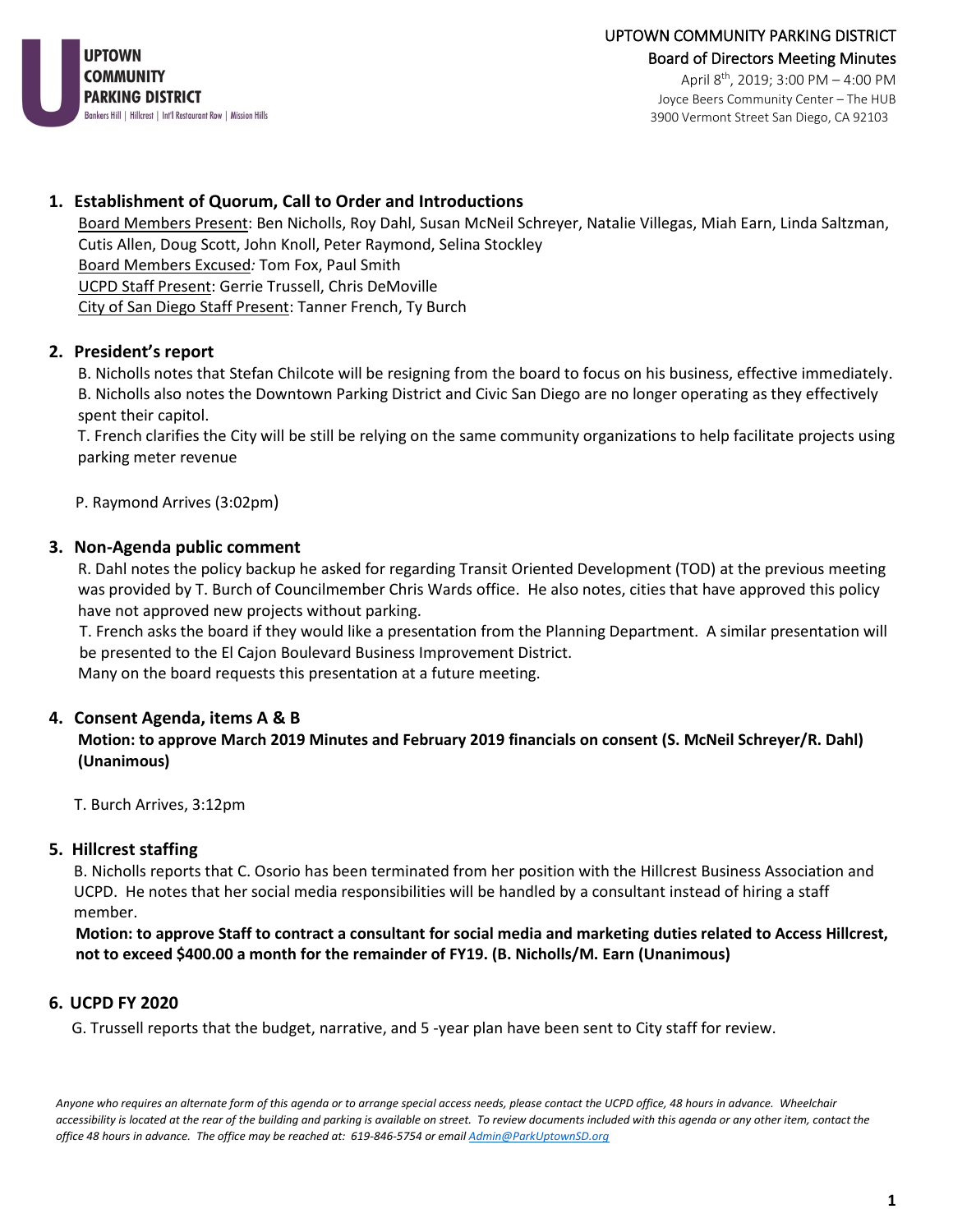

April 8th, 2019; 3:00 PM – 4:00 PM Joyce Beers Community Center – The HUB 3900 Vermont Street San Diego, CA 92103

### **7. Hillcrest Shuttle**

G. Trussell informs the Board of the Hillcrest Parking Advisory committee will not recommend contract renewal.

B. Nicholls mentions that he would like to see an audit of parking lot usage for the lots currently rented in Hillcrest.

### **8. Normal Street Promenade**

T. Burch notes there are no current updaters on the Normal Street Promenade, and he will present them as they come forward.

B. Nicholls mentions a fundraiser being hosted by a new non-profit called the Friends of the Normal Street Promenade. This non-profit is currently seeking membership, and will hold it's first meeting on April 18th at Baja Bettys.

# **9. Committee Project Updates**

#### **Bankers Hill**

C. DeMoville reports the WTW Wayfinding signs will be presented at the May Uptown Planners meeting. He also notes several micro projects currently being approached in Bankers Hill, and that he is developing the next phase of Parking Conversions.

#### **Hillcrest**

G. Trussell updates the committee on the currently proposed Kiosk locations to encourage pedestrian activity in Hillcrest. The HPC is currently finalizing the map graphic component of the kiosk. The committee will be advising on multi modal stencil locations.

#### **International Restaurant Row**

S. Stockley mentions her neighborhood is very happy with the wayfinding signage, and the valet has parked over 4,000 cars this year. She is concerned with some planned traffic patterns in the neighborhood and will discuss with Staff later.

#### **Mission Hills**

S. McNeil Schreyer notes that Stencils will be on the next Agenda meeting on Wednesday.

#### **Motion to Adjourn (B. Nicholls/M. Earn) (Unanimous)**

*Anyone who requires an alternate form of this agenda or to arrange special access needs, please contact the UCPD office, 48 hours in advance. Wheelchair*  accessibility is located at the rear of the building and parking is available on street. To review documents included with this agenda or any other item, contact the *office 48 hours in advance. The office may be reached at: 619-846-5754 or emai[l Admin@ParkUptownSD.org](mailto:Admin@ParkUptownSD.org)*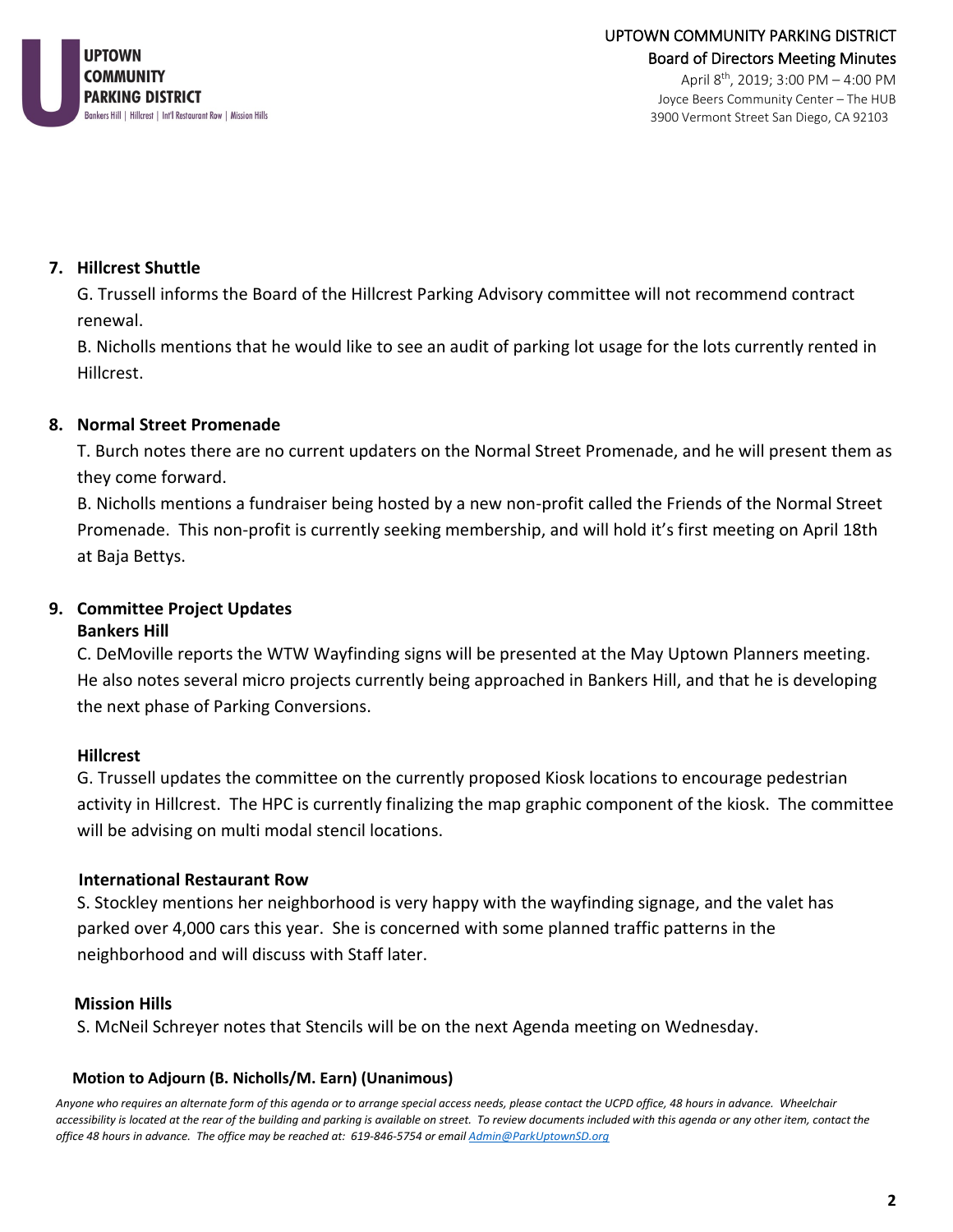

May 13th, 2019; 3:00 PM – 4:00 PM Joyce Beers Community Center – The HUB 3900 Vermont Street San Diego, CA 92103

#### **1. Establishment of Quorum, Call to Order and Introductions**

Board Members Present: Roy Dahl, Susan McNeil Schreyer, Natalie Villegas, Miah Earn, Linda Saltzman, Cutis Allen, Doug Scott, John Knoll, Peter Raymond, Selina Stockley UCPD Staff Present: Gerrie Trussell, Chris DeMoville City of San Diego Staff Present: Tanner French, Ty Burch Public Present: Patrick Santana, Howard Heimson, Bill Keller

### **2. Non-Agenda public comment**

L. Saltzman is concerned about the loss of parking with the upcoming bike lanes along  $4<sup>th</sup>$  and  $5<sup>th</sup>$  Avenue. She asks staff to place this as a reoccurring item on the agenda.

N. Villegas seconds this request.

H. Heismon is upset that his business has not been consulted regarding parking loss associated with the upcoming bike lanes.

P. Raymond thinks Rite Aid should have multiple use parking lots

T. Burch passes out information from Councilmember Wards office.

### **3. Consent Agenda, items A, B & C**

Motion: to approve Agenda items on consent (S. McNeil Schreyer/N. Villegas) (Unanimous)

#### **4. Resignation Stefan Chilcote**

N. Villegas notes that S. Chilcote is resigning from his position on the Hillcrest Parking Committee and UCPD board. Motion: to accept the resignation of S. Chilcote (N. Villegas/M. Earn) (Unanimous)

#### **5. Nomination, HPC Patrick Santana**

Motion: to nominate Patrick Santana to fill empty business seat (N. Villegas/S. McNeil Schreyer) (Unanimous)

# **6. UCPD Personnel / Legal Update**

R. Dahl notes that there is a legal case regarding a former employee. Any further information should be requested from G. Trussell.

#### **7. UCPD staffing**

G. Trussell shares that C. DeMoville has been promoted to Associate Director.

#### **8. UCPD FY 2020 City Revision Update**

T. French notes that he would like to see the \$\$ for a specific budget issue has been removed in order to reflect the money being spent via a purchase order

#### **9. UCPD Taxes**

G. Trussell notes that CY2018 taxes are finished, done and filed.

*Anyone who requires an alternate form of this agenda or to arrange special access needs, please contact the UCPD office, 48 hours in advance. Wheelchair accessibility is located at the rear of the building and parking is available on street. To review documents included with this agenda or any other item, contact the office 48 hours in advance. The office may be reached at: 619-846-5754 or emai[l Admin@ParkUptownSD.org](mailto:Admin@ParkUptownSD.org)*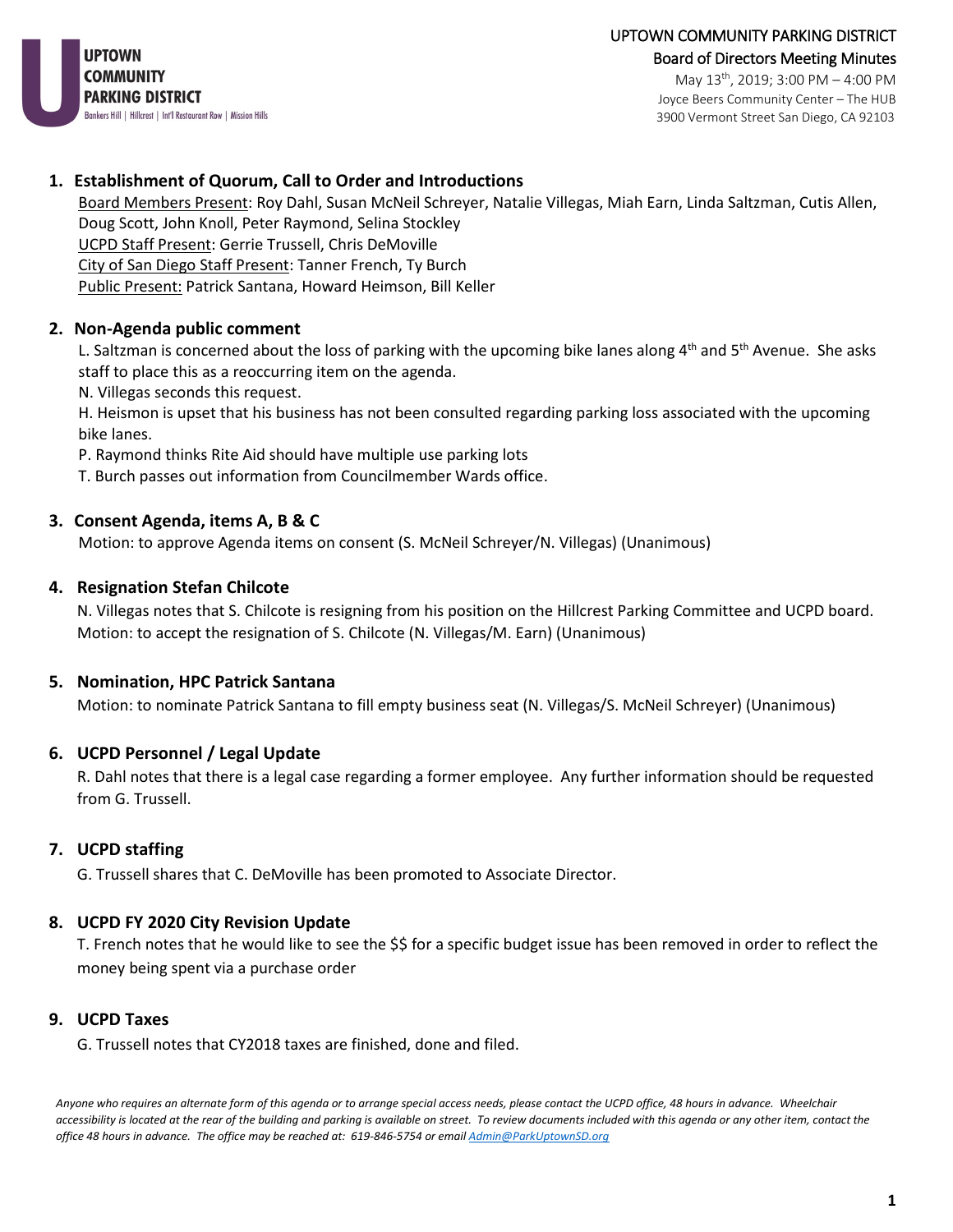

May 13th, 2019; 3:00 PM – 4:00 PM Joyce Beers Community Center – The HUB 3900 Vermont Street San Diego, CA 92103

#### **10. Normal Street Promenade**

T. Burch mentions that there are no specific updates, however discussion is ongoing on this project between the City and SANDAG.

#### **11. Committee Project Updates**

#### **Banker's Hill**

C. DeMoville notes that a larger version of a Stop sign has been approved for installation on the corner of 5th Avenue and Nutmeg Street. He also reports that he has begun to evaluate meter pricing and enforcement hours and will be working with City staff to begin implementation.

#### **Hillcrest**

G. Trussell notes that the DMV lot lease is currently up for renewal. The HPC subcommittee will discuss at the next HPC meeting.

#### **International Restaurant Row**

G. Trussell mentions she is going to begin working with CALTRANS to add lighting and safety features along the Interstate 5 underpass of W. Washington Street.

#### **Mission Hills**

S. McNeil Schreyer notes she has started an ad hoc committee to discuss the scooter stencils. She also reports that the MHPAC is working towards reducing red curbs and keeping MTS route 83. red curb reductions

G. Trussell thanks the new Uptown Planners board for allowing UCPD to present at the previous meeting.

Motion: to Adjourn (S. McNeil Schreyer/M. Earn) (Unanimous)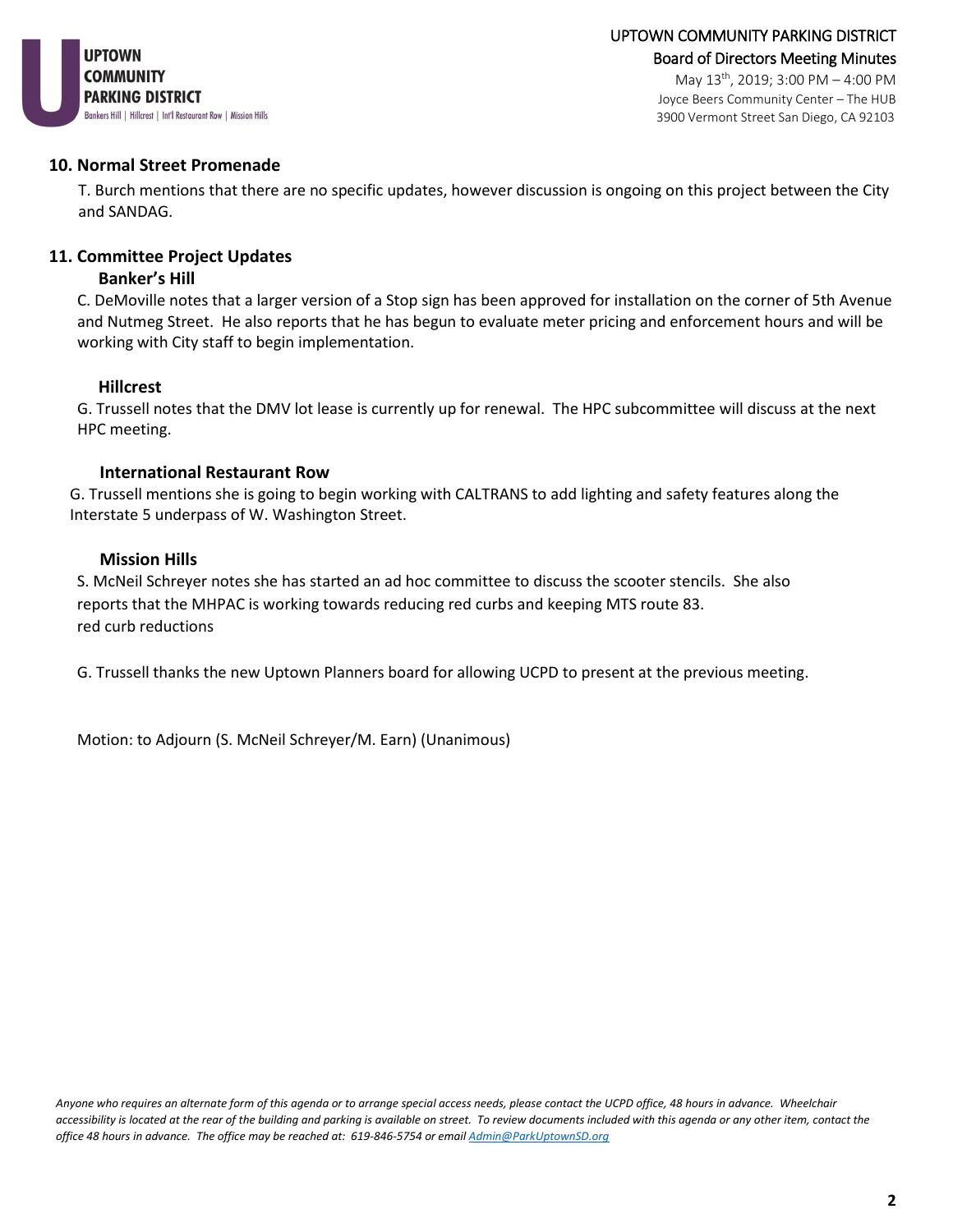

June 10th, 2019; 3:00 PM – 4:00 PM Joyce Beers Community Center – The HUB 3900 Vermont Street San Diego, CA 92103

#### **1. Establishment of Quorum, Call to Order and Introductions**

Board Members Present: Ben Nicholls, Roy Dahl, Susan McNeil Schreyer, Tom Fox, Natalie Villegas, Miah Earn, Linda Saltzman, Cutis Allen, Doug Scott, John Knoll, Peter Raymond, Selina Stockley UCPD Staff Present: Gerrie Trussell, Chris DeMoville City of San Diego Staff Present: Tanner French, Ty Burch

#### **2. Non-Agenda public comment**

L. Saltzman is concerned about the loss of parking with the upcoming bike lanes along  $4<sup>th</sup>$  and  $5<sup>th</sup>$  Avenue. She asks staff to place this as a reoccurring item on the agenda. N. Villegas seconds this request.

#### **3. Consent Agenda, items A, B & C**

S. McNeil Schreyer notes a mistake in the previous minutes. She did not nominate P. Santana. M. Earn nominated P. Santana. She tasks staff with changing this in the minutes.

Motion: to approve Agenda items on consent (S. McNeil Schreyer/N. Villegas) (Unanimous)

#### **4. Banker Hill Meter Rate & Hour Revisions**

C. DeMoville presents meter rate hour revisions and suggested changes to the board. These changes are intended to raise meter occupancy rates by lowering the price and enforcement hours at meters that feature low paid meter occupancy rates. This project also includes working with local businesses to identify and convert a certain number of meters to green curb time limited.

B. Nicholls suggests creating a classification system that ranks parking and time limited parking spaces by a point scale.

# **5. Presentation Zero Parking Requirement Ordinance**

Tabled until July 2019

#### **6. Executive Director Report**

# **7. Committee Project Updates**

#### **Banker's Hill**

C. DeMoville notes the current status of projects in Bankers Hill.

#### **Hillcrest**

#### **International Restaurant Row**

#### **Mission Hills**

*Anyone who requires an alternate form of this agenda or to arrange special access needs, please contact the UCPD office, 48 hours in advance. Wheelchair accessibility is located at the rear of the building and parking is available on street. To review documents included with this agenda or any other item, contact the office 48 hours in advance. The office may be reached at: 619-846-5754 or emai[l Admin@ParkUptownSD.org](mailto:Admin@ParkUptownSD.org)*